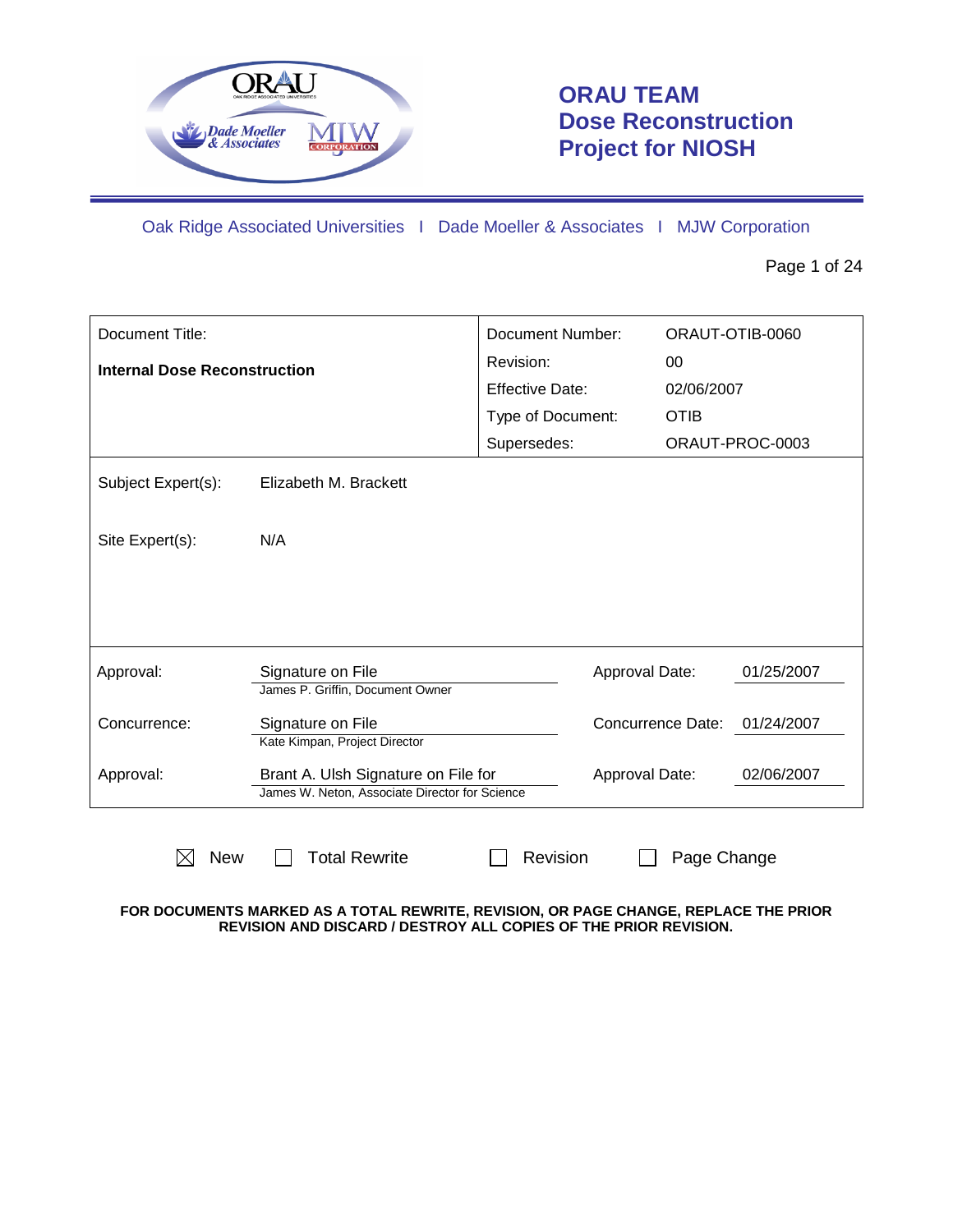| Document No. ORAUT-OTIB-0060 | OO<br>No.<br>Revision | <b>Effective Date:</b><br>02/06/2007 | Page 2<br>` of    ∠ |
|------------------------------|-----------------------|--------------------------------------|---------------------|

## **PUBLICATION RECORD**

| <b>EFFECTIVE</b> | <b>REVISION</b> |                                                                                                                                                                                                                                                                                                                                                                                                                                                                                 |
|------------------|-----------------|---------------------------------------------------------------------------------------------------------------------------------------------------------------------------------------------------------------------------------------------------------------------------------------------------------------------------------------------------------------------------------------------------------------------------------------------------------------------------------|
| <b>DATE</b>      | <b>NUMBER</b>   | <b>DESCRIPTION</b>                                                                                                                                                                                                                                                                                                                                                                                                                                                              |
| 02/06/2007       | 00              | This technical information bulletin provides guidance in the<br>performance of internal dose reconstructions. It incorporates the<br>requirements of ORAUT-PROC-0003, Internal Dose Reconstruction,<br>which will be cancelled. Incorporates internal formal and NIOSH<br>review comments. Incorporates additional NIOSH review comments.<br>There is no change in the assigned dose and no PER required.<br>Training is required: As determined by the Task Manager. Initiated |
|                  |                 | by Elizabeth M. Brackett.                                                                                                                                                                                                                                                                                                                                                                                                                                                       |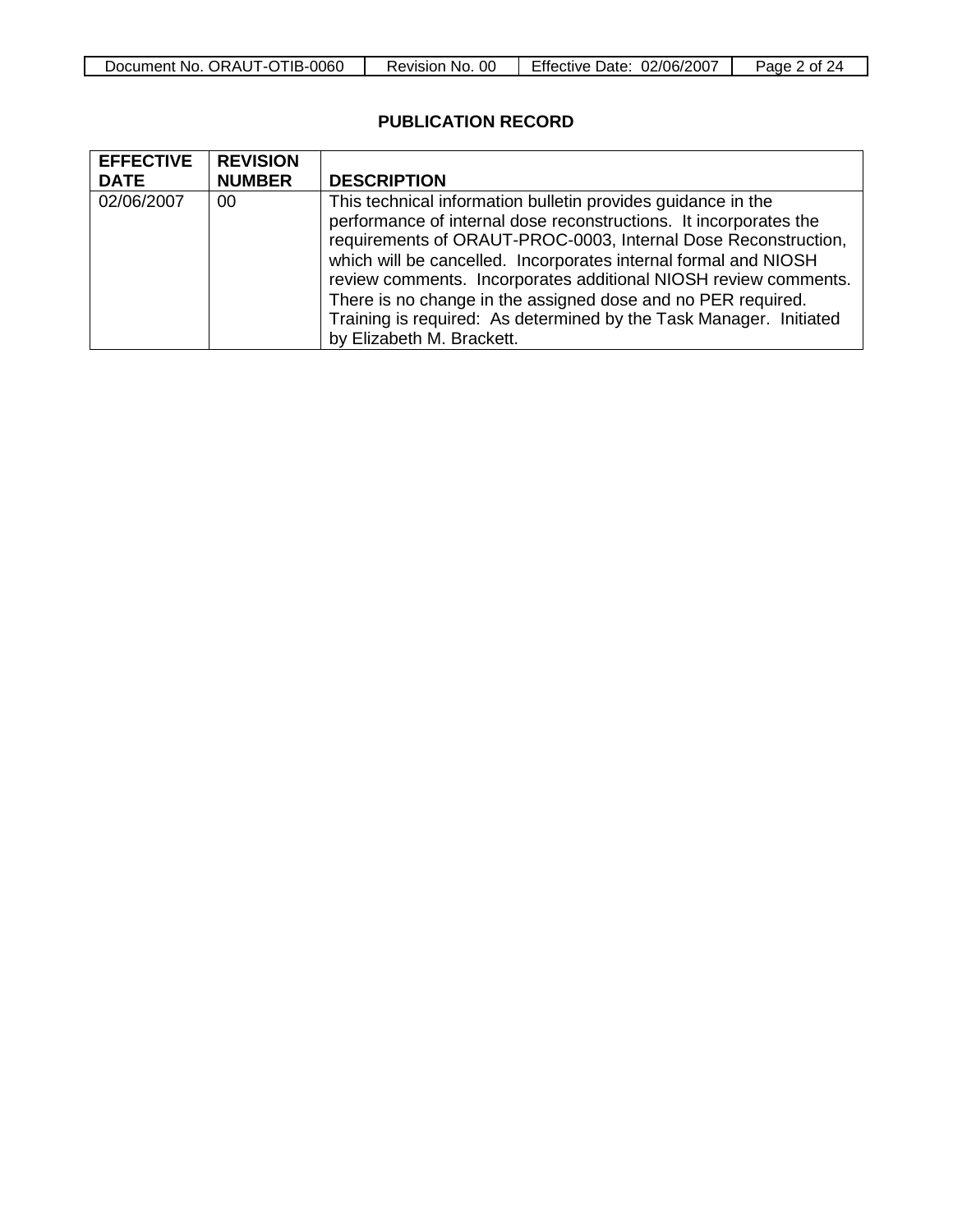## **TABLE OF CONTENTS**

| <b>SECTION</b> |                                                                                                                        | <b>TITLE</b>                                                      | <b>PAGE</b> |  |  |
|----------------|------------------------------------------------------------------------------------------------------------------------|-------------------------------------------------------------------|-------------|--|--|
|                |                                                                                                                        |                                                                   |             |  |  |
| 1.0            | 10.000 minutes and the contract of the contract of the contract of the contract of the contract of the contract of $6$ |                                                                   |             |  |  |
| 2.0            |                                                                                                                        |                                                                   |             |  |  |
| 3.0            |                                                                                                                        |                                                                   |             |  |  |
| 4.0            |                                                                                                                        |                                                                   |             |  |  |
|                | 4.1                                                                                                                    |                                                                   |             |  |  |
|                | 4.2                                                                                                                    |                                                                   |             |  |  |
| 5.0            |                                                                                                                        |                                                                   |             |  |  |
|                | 5.1                                                                                                                    |                                                                   |             |  |  |
|                | 5.2                                                                                                                    |                                                                   |             |  |  |
|                |                                                                                                                        | 5.2.1<br>5.2.2                                                    |             |  |  |
|                |                                                                                                                        | 5.2.3                                                             |             |  |  |
|                |                                                                                                                        | 5.2.4                                                             |             |  |  |
|                |                                                                                                                        | Integrated Modules for Bioassay Analysis (IMBA)-Specific<br>5.2.5 |             |  |  |
|                |                                                                                                                        |                                                                   |             |  |  |
|                |                                                                                                                        |                                                                   |             |  |  |
|                |                                                                                                                        |                                                                   |             |  |  |
|                | 5.3                                                                                                                    |                                                                   |             |  |  |
|                |                                                                                                                        | 5.3.1                                                             |             |  |  |
|                |                                                                                                                        | 5.3.2                                                             |             |  |  |
|                | 5.4                                                                                                                    |                                                                   |             |  |  |
|                |                                                                                                                        | 5.4.1                                                             |             |  |  |
|                |                                                                                                                        | 5.4.2                                                             |             |  |  |
|                |                                                                                                                        |                                                                   |             |  |  |
|                |                                                                                                                        |                                                                   |             |  |  |
|                |                                                                                                                        | Example Assignment of Coworker and Unmonitored Doses  17<br>5.4.3 |             |  |  |
|                | 5.5                                                                                                                    |                                                                   |             |  |  |
|                |                                                                                                                        | 5.5.1                                                             |             |  |  |
|                |                                                                                                                        | 5.5.1.1                                                           |             |  |  |
|                |                                                                                                                        | 5.5.1.2                                                           |             |  |  |
|                |                                                                                                                        | 5.5.2<br>5.5.3                                                    |             |  |  |
|                |                                                                                                                        | Performing a Best Estimate Using Bioassay Data  19<br>5.5.3.1     |             |  |  |
|                | 5.6                                                                                                                    |                                                                   |             |  |  |
|                |                                                                                                                        | OTIB-0001: Maximum Internal Dose Estimates for<br>5.6.1           |             |  |  |
|                |                                                                                                                        |                                                                   |             |  |  |
|                |                                                                                                                        | OTIB-0002: Maximum Internal Dose Estimates for Certain<br>5.6.2   |             |  |  |
|                |                                                                                                                        |                                                                   |             |  |  |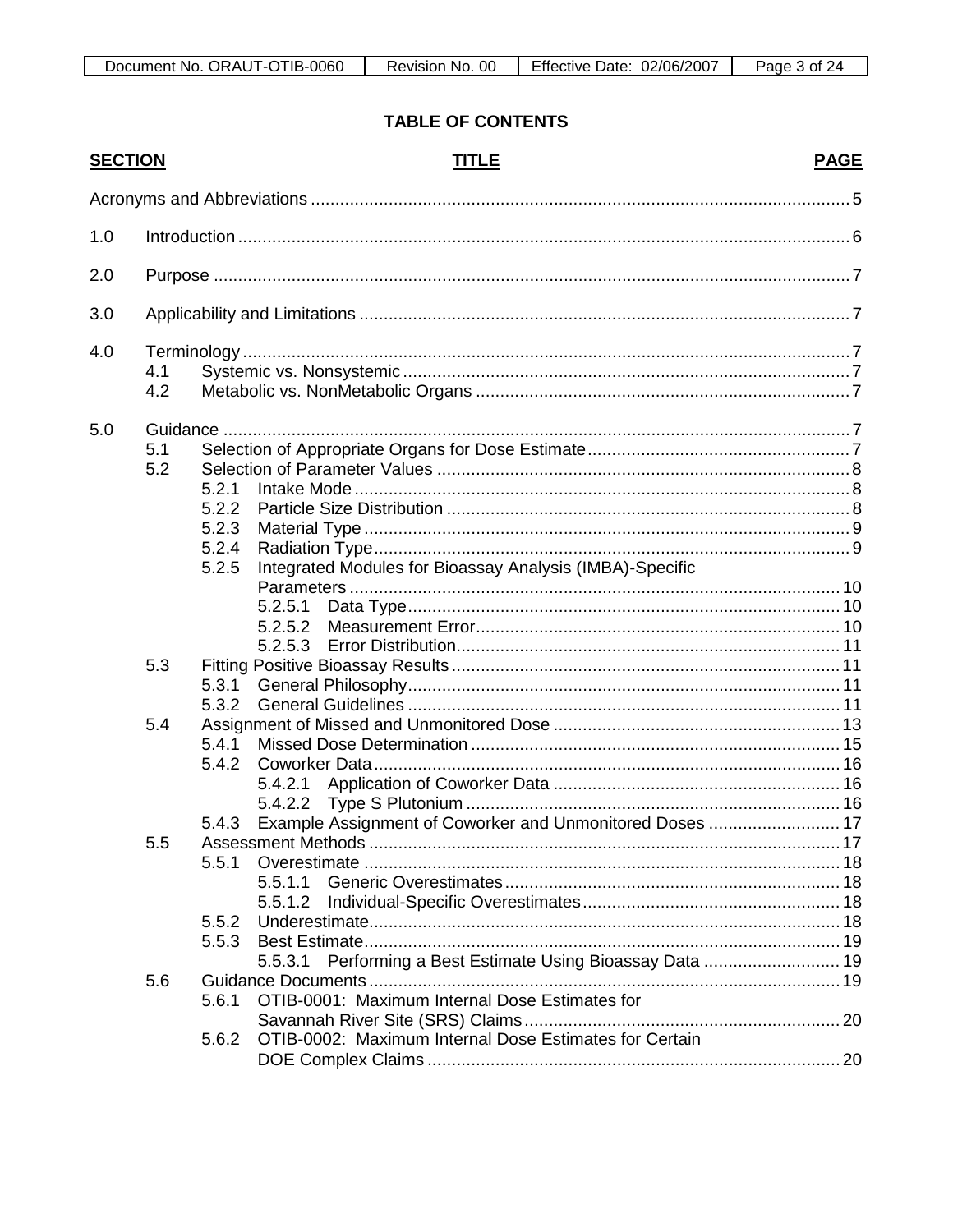| Document No. ORAUT-OTIB-0060 | 00<br>Revision No. | Effective Date:<br>02/06/2007 | Page<br>24<br>4 of |
|------------------------------|--------------------|-------------------------------|--------------------|

|     | 5.6.3 OTIB-0014: Assignment of Environmental Internal Doses<br>for Employees Not Exposed to Airborne Radionuclides in |    |
|-----|-----------------------------------------------------------------------------------------------------------------------|----|
|     | 5.6.4 OTIB-0018: Internal Dose Overestimates for Facilities with                                                      |    |
|     | 5.6.5 OTIB-0033: Application of Internal Doses Based on<br>Claimant-Favorable Assumptions for Processing as Best      |    |
|     |                                                                                                                       |    |
| 5.7 |                                                                                                                       |    |
|     |                                                                                                                       |    |
|     |                                                                                                                       | 24 |
|     |                                                                                                                       |    |

## **LIST OF TABLES**

| <b>TABLE</b> | <b>TITLE</b> | <b>PAGE</b> |
|--------------|--------------|-------------|
|              |              |             |
| $5-2$        |              |             |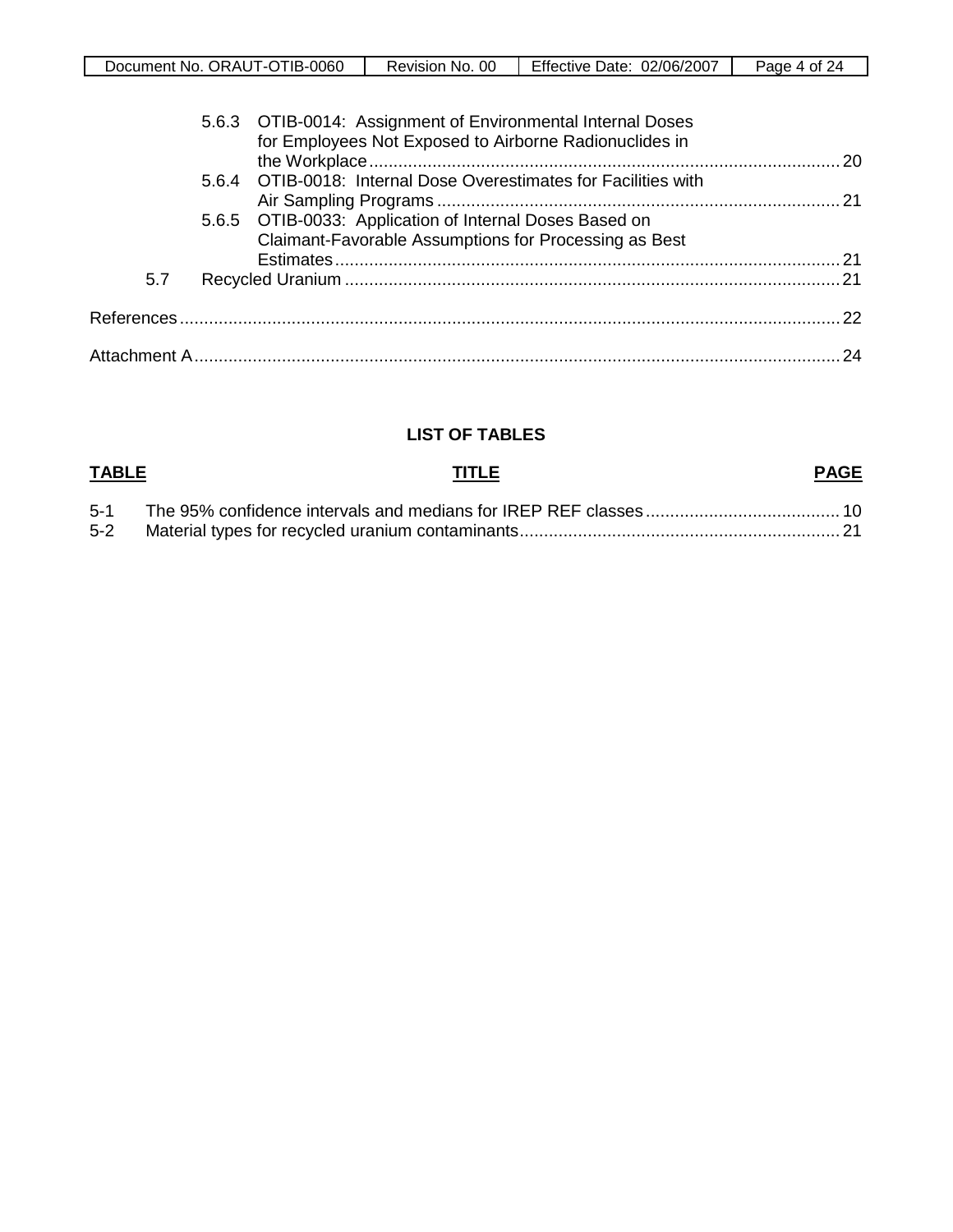## **ACRONYMS AND ABBREVIATIONS**

| d             | day                                                           |
|---------------|---------------------------------------------------------------|
| <b>DOE</b>    | U.S. Department of Energy                                     |
| g             | gram                                                          |
| GI            | gastrointestinal                                              |
| <b>GSD</b>    | geometric standard deviation                                  |
| hr            | hour                                                          |
| <b>ICRP</b>   | International Commission on Radiological Protection           |
| <b>IMBA</b>   | Integrated Modules for Bioassay Assessment (computer program) |
| <b>IREP</b>   | Interactive RadioEpidemiological Program                      |
| <b>LOD</b>    | limit of detection                                            |
| <b>MDA</b>    | minimum detectable activity                                   |
| <b>MPBB</b>   | maximum permissible body burden                               |
| <b>MPC</b>    | maximum permissible concentration                             |
| nCi           | nanocurie                                                     |
| pCi           | picocurie                                                     |
| <b>POC</b>    | probability of causation                                      |
| REF           | radiation effectiveness factor                                |
| <b>TIB</b>    | technical information bulletin                                |
| <b>U.S.C.</b> | <b>United States Code</b>                                     |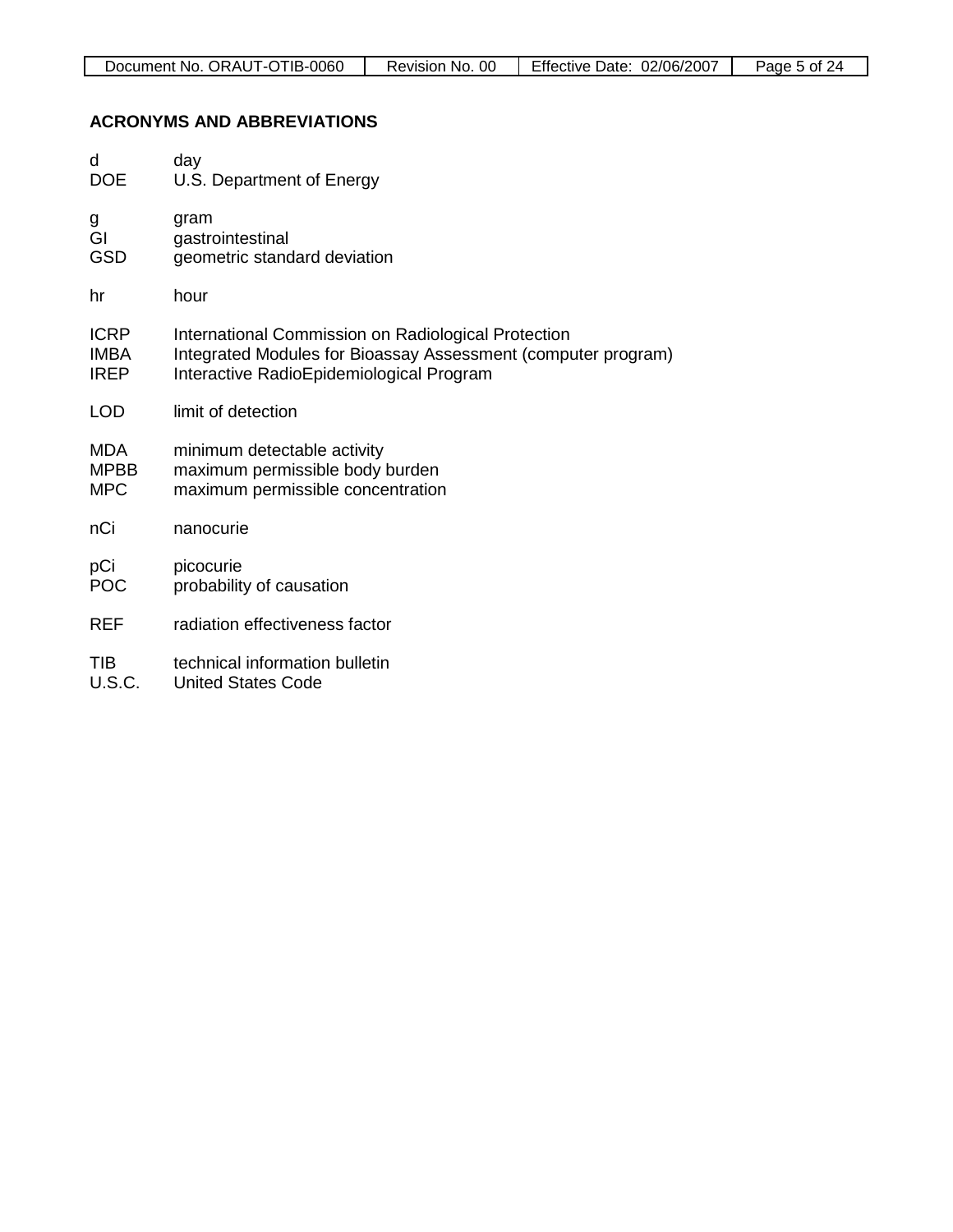| Document No. ORAUT-OTIB-0060 | Revision No. 00 | Effective Date: 02/06/2007 | Page 6 of 24 |
|------------------------------|-----------------|----------------------------|--------------|
|                              |                 |                            |              |

### **1.0 INTRODUCTION**

Technical information bulletins (TIBs) are not official determinations made by the National Institute for Occupational Safety and Health (NIOSH) but are rather general working documents that provide historic background information and guidance to assist in the preparation of dose reconstructions at particular sites or categories of sites. They will be revised in the event additional relevant information is obtained. TIBs may be used to assist the NIOSH staff in the completion of individual dose reconstructions.

In this document the word "facility" is used as a general term for an area, building, or group of buildings that served a specific purpose at a site. It does not necessarily connote an "atomic weapons employer facility" or a "Department of Energy [DOE] facility" as defined in the Energy Employees Occupational Illness Compensation Program Act [EEOICPA; 42 U.S.C. § 7384l(5) and (12)]. EEOICPA defines a DOE facility as "any building, structure, or premise, including the grounds upon which such building, structure, or premise is located … in which operations are, or have been, conducted by, or on behalf of, the Department of Energy (except for buildings, structures, premises, grounds, or operations … pertaining to the Naval Nuclear Propulsion Program)" [42 U.S.C. § 7384l (12)]. Accordingly, except for the exclusion for the Naval Nuclear Propulsion Program noted above, any facility that performs or performed DOE operations of any nature whatsoever is a DOE facility encompassed by EEOICPA.

For employees of DOE or its contractors with cancer, the DOE facility definition only determines eligibility for a dose reconstruction, which is a prerequisite to a compensation decision (except for members of the Special Exposure Cohort). The compensation decision for cancer claimants is based on a section of the statute entitled "Exposure in the Performance of Duty." That provision [42 U.S.C. § 7384n(b)] says that an individual with cancer "shall be determined to have sustained that cancer in the performance of duty for purposes of the compensation program if, and only if, the cancer … was at least as likely as not related to employment at the facility [where the employee worked], as determined in accordance with the POC [probability of causation<sup>[\\*](#page-5-0)</sup>] guidelines established under subsection (c) .…" [42 U.S.C. § 7384n(b)]. Neither the statute nor the probability of causation guidelines (nor the dose reconstruction regulation) define "performance of duty" for DOE employees with a covered cancer or restrict the "duty" to nuclear weapons work.

As noted above, the statute includes a definition of a DOE facility that excludes "buildings, structures, premises, grounds, or operations covered by Executive Order No. 12344, dated February 1, 1982 (42 U.S.C. 7158 note), pertaining to the Naval Nuclear Propulsion Program" [42 U.S.C. § 7384l(12)]. While this definition contains an exclusion with respect to the Naval Nuclear Propulsion Program, the section of EEOICPA that deals with the compensation decision for covered employees with cancer [i.e., 42 U.S.C. § 7384n(b), entitled "Exposure in the Performance of Duty"] does not contain such an exclusion. Therefore, the statute requires NIOSH to include all occupationally derived radiation exposures at the facility in its dose reconstructions for employees at DOE facilities, including radiation exposures related to the Naval Nuclear Propulsion Program. As a result, all internal and external dosimetry monitoring results are considered valid for use in dose reconstruction. No efforts are made to determine the eligibility of any fraction of total measured exposure for inclusion in dose reconstruction. NIOSH, however, does not consider the following exposures to be occupationally derived:

- Radiation from naturally occurring radon present in conventional structures
- Radiation from diagnostic X-rays received in the treatment of work-related injuries

<span id="page-5-0"></span>The U.S. Department of Labor is ultimately responsible under the EEOICPA for determining the POC.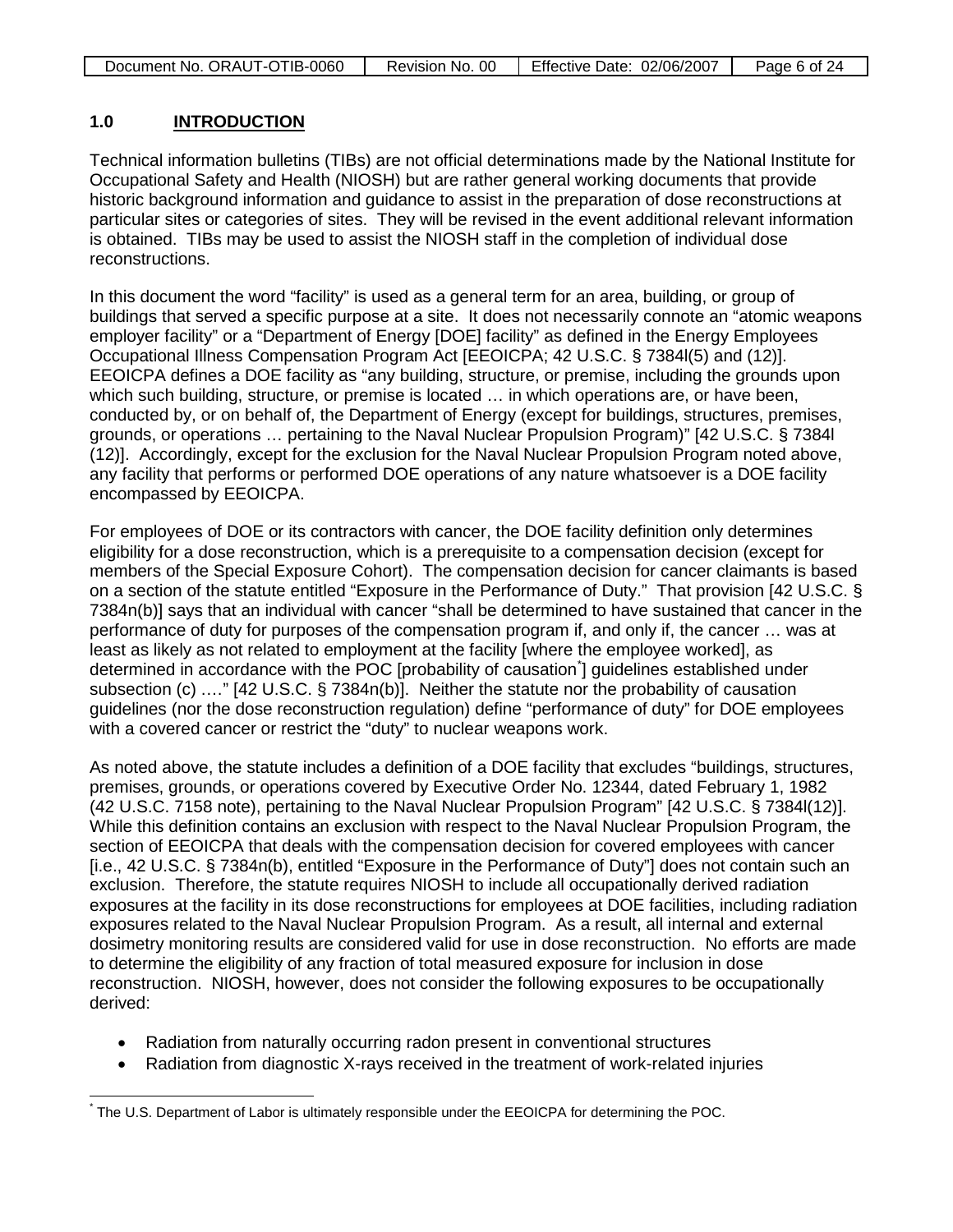| Document No. ORAUT-OTIB-0060 | Revision No. 00 | Effective Date: 02/06/2007 | Page 7 of 24 |
|------------------------------|-----------------|----------------------------|--------------|
|                              |                 |                            |              |

### **2.0 PURPOSE**

The purpose of this TIB is to provide information and guidance for reconstructing internal dose and to document the rationale for selection of certain default parameters.

### **3.0 APPLICABILITY AND LIMITATIONS**

There are many approaches that can be taken when reconstructing the internal dose component of a case. Options will be dependent on a number of factors, including the employment site, type and number of cancers, and availability of monitoring data for the individual. Not all approaches provided here will be applicable or appropriate for all cases.

### **4.0 TERMINOLOGY**

## **4.1 SYSTEMIC VS. NONSYSTEMIC**

Systemic organs and tissues are those to which radioactive material is transferred through blood circulation. Material can be directly deposited in the respiratory and gastrointestinal (GI) tracts through the inhalation and ingestion of material, and are considered nonsystemic organs. The lymph nodes are included in the nonsystemic organs.

## **4.2 METABOLIC VS. NONMETABOLIC ORGANS**

A number of organs are included in the general models provided by the International Commission on Radiological Protection (ICRP 1998). However, for a given element, only a specific subset of these organs is included in the metabolic or biokinetic modeling. Those organs that are specifically modeled are referred to as "metabolic" for the purposes of this Project. Others for which a dose is calculated but are not specified by the ICRP element-specific model are called nonmetabolic organs. The biokinetic models are based on the behavior of the particular element in the body, so the metabolic organs vary with the element of interest. For all elements, the metabolic organs include the GI tract (ICRP 1979) and, in the case of inhalation, the respiratory tract (ICRP 1994), because material is always deposited in these regions. In addition, if any part of the bone is specified in the ICRP model for an element, all bone parts (including red bone marrow) are considered to be metabolic.

### **5.0 GUIDANCE**

## **5.1 SELECTION OF APPROPRIATE ORGANS FOR DOSE ESTIMATE**

Dose must be calculated to the organ in which the cancer originated. ORAUT (2006) correlates ICD-9 codes with the appropriate organs and tissues to be modeled in the Integrated Modules for Bioassay Assessment (IMBA) computer program. For cases where the organ of cancer origination is not included in IMBA, the use of "highest nonmetabolic organ" is specified. In such situations, the dose assigned to the organ is the largest dose among the organs reported in IMBA that are not part of the ICRP (1998) metabolic model (referred to as the nonmetabolic organs, as described in Section 4.2) for the particular radionuclide.

Organs that do not concentrate a radionuclide will receive photon exposure because of their proximity to the concentrating organs. The newer ICRP biokinetic models consider exposure from beta and alpha radiation to these other organs by defining them as a "soft tissue" compartment and describing uptake and clearance rates for this compartment. Using these techniques, many of these other organ doses are calculated. Because these organs are all considered soft tissue and thus are all similarly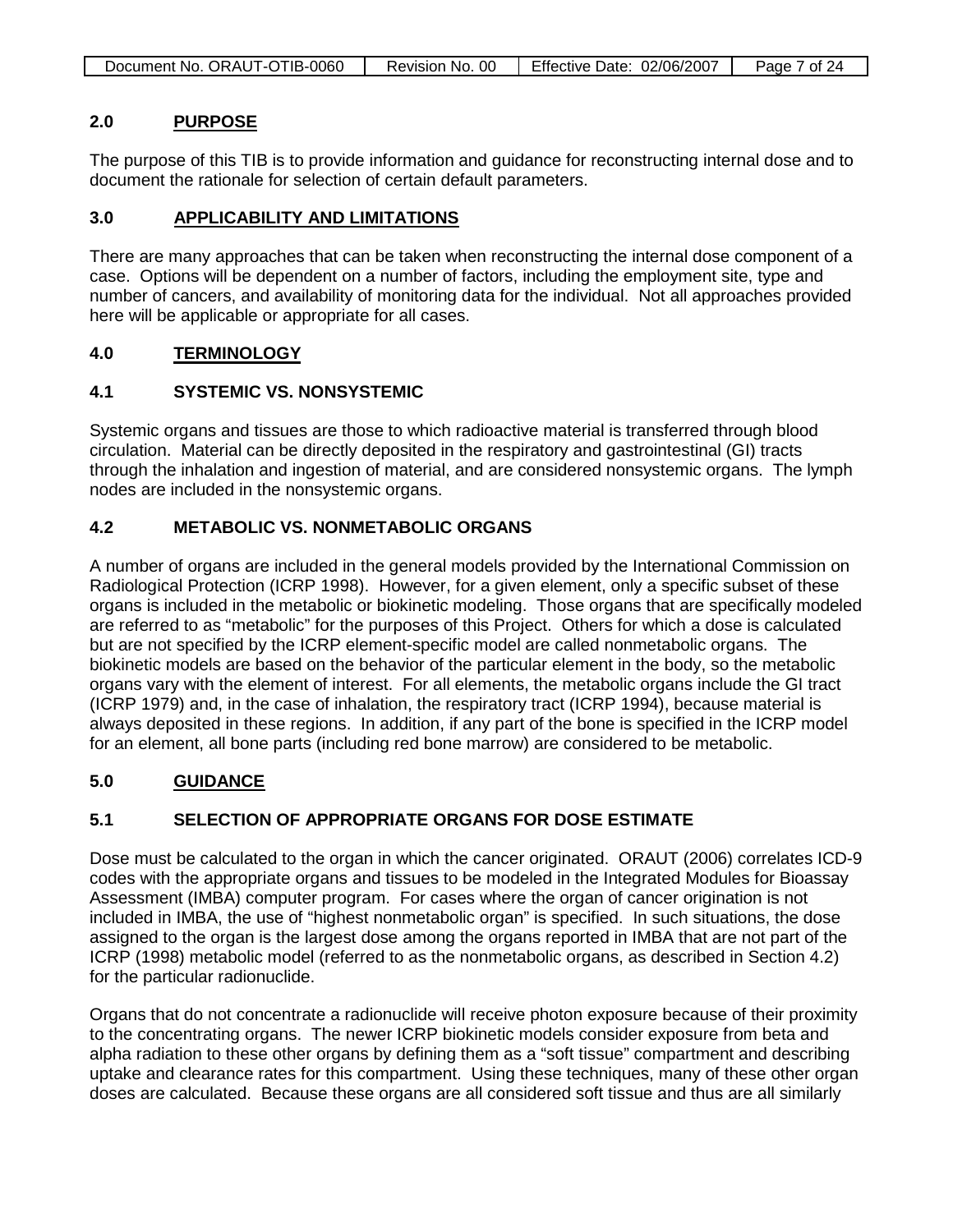| Document No. ORAUT-OTIB-0060 | Revision No. 00 | Effective Date: 02/06/2007 |              |
|------------------------------|-----------------|----------------------------|--------------|
|                              |                 |                            | Page 8 of 24 |

exposed, all of the doses are relatively equal. This implies that choosing the largest of these doses is favorable to claimants. However, it is possible for one of the organ doses to be much higher than the others due to a proximity to a concentrating organ emitting photon radiation. In this case, the location of the cancer must be evaluated to ensure the estimate is not unrealistically large. If it is, the next largest organ dose should be used.

IMBA can be used to determine which organs are not part of the metabolic model. Select the appropriate element (any isotope will work), load the ICRP defaults (using the button on the tool bar), and select the **Biokinetics** button (close to the **Close** button). Click on **Load ICRP Defaults**; several organ names will be highlighted in blue or purple at the top of the window. These are the modeled organs (organs that are specifically named in the model as concentrating the radionuclide) for the element. Therefore, the remaining organs, with the exceptions noted in Section 4.2, are not part of the metabolic model, and the largest dose among these organs (i.e., the "highest nonmetabolic organ") is used for assigning doses to organs that are not included in the IMBA calculations.

### **5.2 SELECTION OF PARAMETER VALUES**

#### **5.2.1 Intake Mode**

There are five intake routes included in IMBA: inhalation, ingestion, injection, wound, and vapor.

Inhalation is the most common route for workplace intakes, although there could be an ingestion component associated with it. When an inhalation intake is assigned based on air monitoring data rather than bioassay, an additional ingestion component must be assigned. See OCAS-TIB-009 (NIOSH 2004) for guidance.

Injection is the entry of material directly into the bloodstream; this is sometimes referred to as absorption. The ICRP (1990) treats the inhalation of tritium oxide as injection.

Intake via a wound is typically characterized by two or more compartments, with a fraction of the material absorbed almost immediately into the bloodstream and additional components with longer half-lives from material that remains at the wound site. ORAUT (2005d) contains guidance on modeling these intakes.

Vapor is actually a specific instance of an inhalation intake; it is defined as the gaseous form of substances that are normally in liquid or solid form (James 2005). Iodine is typically modeled using this intake route.

In the absence of information regarding how an intake might have occurred, inhalation is the default assumption when starting with bioassay data because this is the most likely route of entry in an occupational setting..

#### **5.2.2 Particle Size Distribution**

The particle size distribution dictates the assumed deposition pattern of inhaled material in the various regions of the respiratory tract. For occupational exposures, the ICRP (1994) default value is 5 μm activity median aerodynamic diameter. This value is to be used for evaluating inhalation intakes in the absence of known information, as documented in the site profiles or the case file.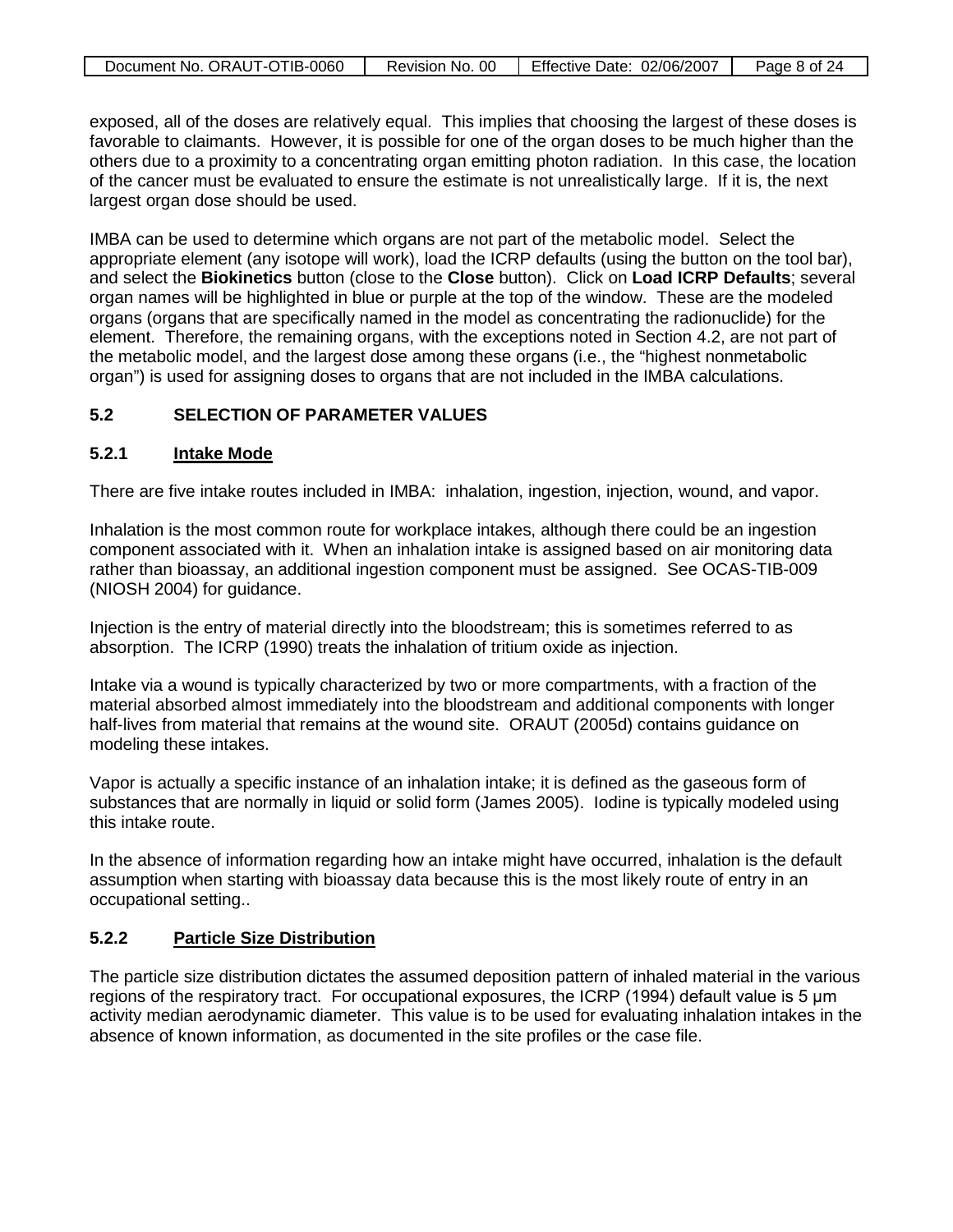| Document No. ORAUT-OTIB-0060 | Revision No. 00 | Effective Date: 02/06/2007 | Page 9 of 24 |
|------------------------------|-----------------|----------------------------|--------------|
|                              |                 |                            |              |

### **5.2.3 Material Type**

Material type describes the rate of absorption of deposited material in the respiratory tract into blood. ICRP (1994) describes three types, F (fast solubilization), M (moderate solubilization), and S (slow solubilization); the assignment of an element to one of these categories is based on the chemical form of the material. The recommendations of ICRP Publication 68 (ICRP 1995a) are used for this Project because they address worker intakes, as opposed to members of the public. If material types at a particular site are known, they will be documented in the site profile and should be used. However, for the majority of cases it is likely that the material type is unknown or the individual might have worked in multiple areas, making exposure to multiple types possible. In such cases, an assessment of each type *to which the element is assigned in ICRP 68* (this is indicated in the IMBA selection menu) shall be made, and that which results in the largest dose to the organ of interest shall be selected.

The exception to this rule is in the case of a radionuclide where trace atoms are bound in a matrix of another nuclide. The primary example of this is Am-241 in a plutonium matrix; americium is assigned to Type M by the ICRP (1995a) but when bound in a Type S plutonium matrix, Type S is also assumed for the Am-241 and ICRP Publication 71 (ICRP 1995b) Type S is selected in IMBA.

### **5.2.4 Radiation Type**

IREP requires a Radiation Type to be associated with each entered equivalent dose. The radiation effectiveness factor (REF) is analogous to the relative biological effectiveness used in radiobiology. In IREP, the equivalent dose to an organ is converted to absorbed dose and modified with the appropriate REF as part of the POC calculation. The REF selected depends on the type of radiation, of which there are six:

- Alpha
- Electrons <15 keV
- Flectrons >15 keV
- Photons < 30 keV
- Photons 30-250 keV
- Photons > 250 keV

Photons >250 keV and electrons >15 keV are the *reference radiations* and have a point value REF of unity. The REFs for the other radiation types are expressed as a distribution. A summary of 2.5, 50, and 97.5 percentiles for the REF distributions is shown in Table 5-1. Note that only tritium is included in the electron <15 keV category.

Many radionuclides emit multiple types of radiation. IMBA has an option to split the dose assessment into its components for a number of radionuclides, although not all. However, this adds significant time to the analysis and yields at least two times the number of entries required for IREP. Because of these concerns, and the IREP limit on number of doses that can be input, each radionuclide is assigned to a single radiation type. Attachment A contains the values to be used for all nuclides available in IMBA and the Project-developed tools. The radionuclides were assigned to a REF category based on the type and energy of radiation emitted<sup>[†](#page-8-0)</sup> that, on inspection, would appear to give

<span id="page-8-0"></span> <sup>†</sup> The program Radiation Decay (available at [http://www.btinternet.com/~ablumsohn/chemis.htm\)](http://www.btinternet.com/~ablumsohn/chemis.htm) was used. For radionuclides not listed in Radiation Decay, output from the National Nuclear Data Center [\(http://www.nndc.bnl.gov/mird/\)](http://www.nndc.bnl.gov/mird/) was used.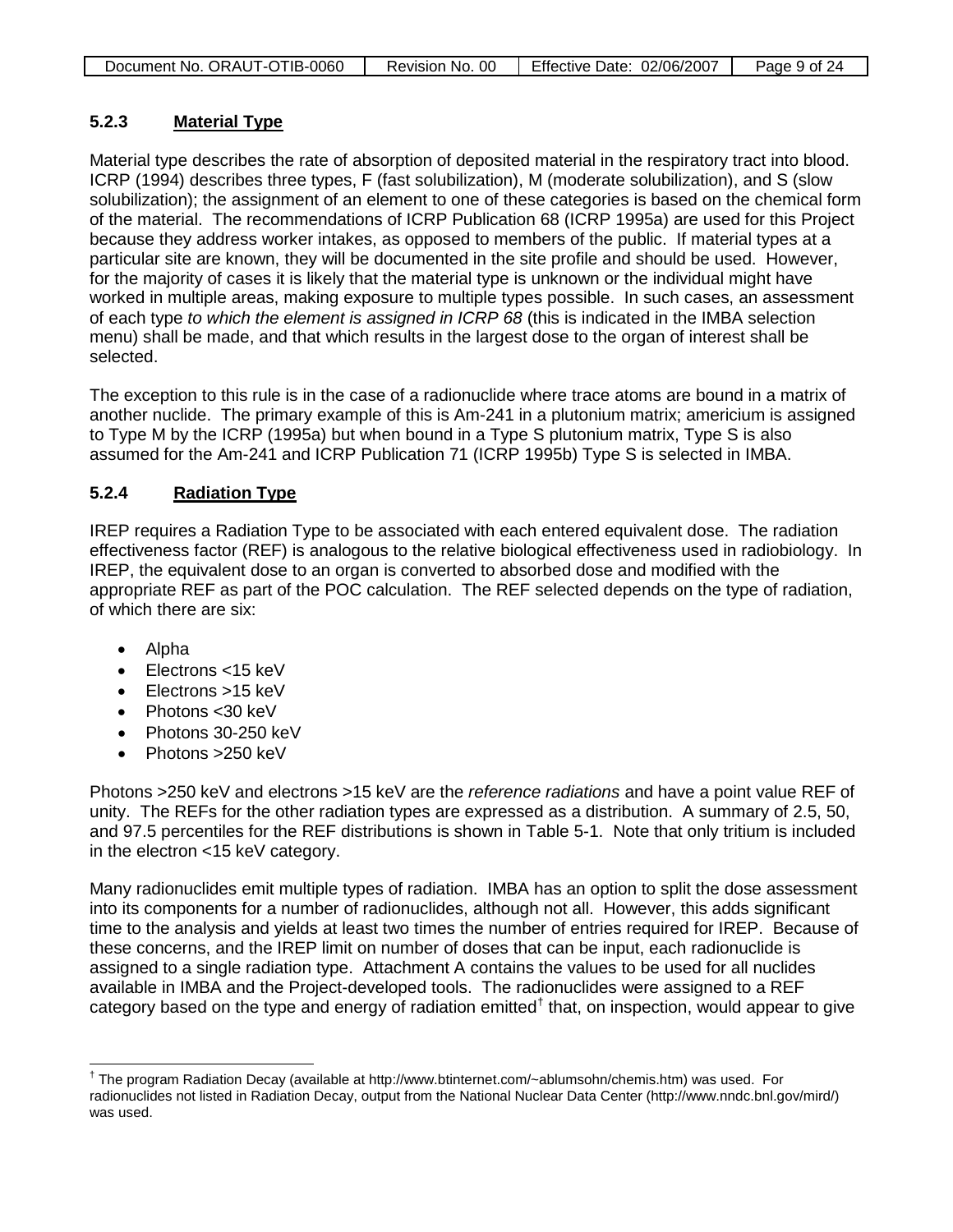| <b>Radiation</b>       |                |               |                 |
|------------------------|----------------|---------------|-----------------|
| class                  | 2.5 percentile | 50 percentile | 97.5 percentile |
| Alpha<br>Solid tumors  | 3.4            | 18.0          | 101.0           |
| Alpha<br>Leukemia      | 1.0            | 4.1           | 42.0            |
| Photon<br>$>250$ keV   |                | 1.0           |                 |
| Photon<br>30-250 keV   | 1.0            | 1.9           | 4.7             |
| Photon<br>$<$ 30 keV   | 1.1            | 2.4           | 6.1             |
| Electron<br>$>15$ keV  |                | 1.0           |                 |
| Electron<br>$<$ 15 keV | 1.2            | 2.4           | 5.0             |

Table 5-1. The 95% confidence intervals and medians for IREP REF classes.

the highest absorbed dose to the source organ. Consideration was also given to radiation types that are assigned a larger weighting factor.

Radionuclides that do not emit alpha radiation but have daughters that do are assigned to the alpha category because it is the choice that is favorable to claimants. The single exception is 147Pm, which is assigned to the "electrons E>15keV" radiation category, because of the extremely long half-life of the daughter, <sup>147</sup>Sm.

#### **5.2.5 Integrated Modules for Bioassay Analysis (IMBA)-Specific Parameters**

### **5.2.5.1 Data Type**

- Real: This data type indicates a valid result, to be used in the intake calculation.
- <LOD: This stands for "less than the limit of detection" and is used for results less than the MDA, as described in the section on fitting positive bioassay data (Section 5.3). The sample MDA is entered for the *Measurement Rate* or *Measurement Value.* IMBA uses a maximum likelihood method for estimating intakes; if the underlying error distribution of the measurements is known (or reasonably well-estimated), the probability that the true value is between zero and the limit of detection can be calculated as the area under the probability distribution curve.
- Excluded: IMBA will ignore all results with this Data Type indicated when calculating the intake. Excluded results are displayed in red on the graph.

## **5.2.5.2 Measurement Error**

The inverse square of the *Measurement Error* is the weighting factor applied to the *Measurement Rate* for the intake fit. For positive results, use the one sigma error associated with the result, when available.

If there are no errors reported with the results, *Measurement Error* should be calculated using the *Uniform Relative* option, with k = 0.3 as a starting point. Note that in this instance the value of k is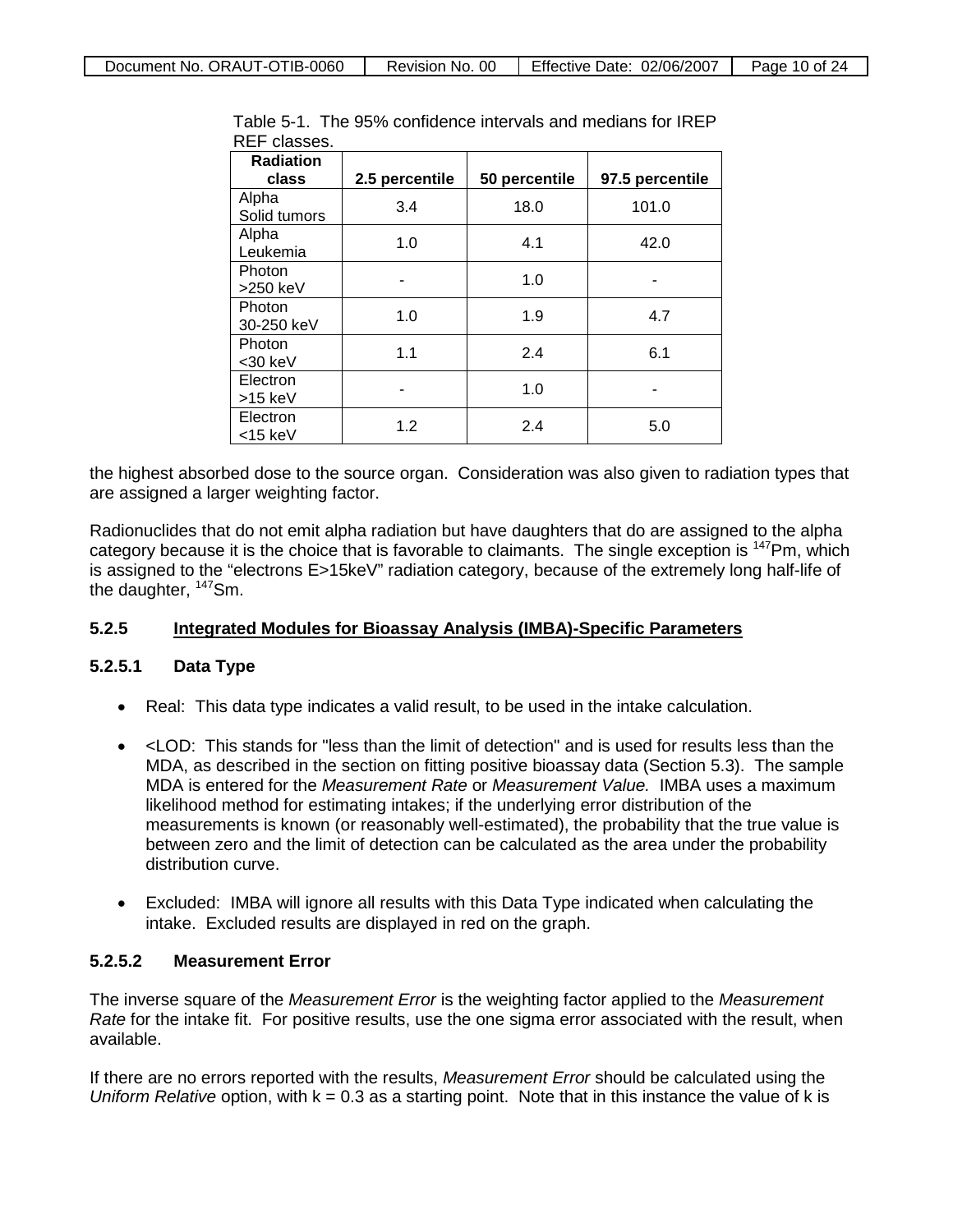| Document No. ORAUT-OTIB-0060 | Revision No. 00 | Effective Date: 02/06/2007 | Page 11 of 24 |
|------------------------------|-----------------|----------------------------|---------------|
|                              |                 |                            |               |

somewhat arbitrary; the same intake will result from any percentage, given the same percentage for all results. This might not be a reasonable estimate if there are some reasonably well-defined peaks or results vary by more than 1 order of magnitude. Larger values will have more precise statistics and might need to be assigned relatively smaller errors to obtain a better fit. Alternative values for the error should be tried if a reasonable fit is not obtained (e.g., the majority of results appear to be underpredicted, or the larger results are underpredicted). Application of a 10% error to the largest results while retaining a 30% error on the smaller results might improve the fit. Other values can be tried if this does not provide a satisfactory fit. Use of the *Uniform Absolute* option, with the same value entered for all results, will yield an unweighted fit (i.e., all results are weighted equally). If you cannot obtain a reasonable fit, contact the Principal Internal Dosimetrist for assistance.

### **5.2.5.3 Error Distribution**

Individual bioassay results are assumed to be normally distributed.

### **5.3 FITTING POSITIVE BIOASSAY RESULTS**

This section describes the process for fitting results to an intake. Specific details of the mechanics of using IMBA are included in ORAUT (2003b).

Note: For the purpose of this discussion, *positive* means a result greater than the reporting level (this could be the MDA, detection level, or some other value that the site used) and *negative* means less than or equal to this value. This definition was chosen because many sites reported the value of the MDA for results less than the MDA; if it is clear that is not the case, a result equal to the MDA should be treated as positive.

#### **5.3.1 General Philosophy**

The fitting of bioassay data to an intake is a somewhat subjective process, particularly when dealing with historical data because intake dates are frequently unknown and follow up sampling is not possible. Fits should be as simple as possible; no more complexity than necessary should be applied to a given case. This means if a quick and simple over- or underestimate can be performed using the bioassay data (see Section 5.5 for discussion), no further fitting should be tried.

In general, the overall pattern of the data should be fit, rather than each individual result. It is not realistic to develop an intake scenario that yields predicted results that are identical to the reported values for all or even most of the reported results because the retention and elimination of radioactive materials, as well as the measurement of the material, are stochastic processes; varying amounts of material will be in the various measured compartments over time. For urine samples, the concentration will even vary throughout the day. In addition, an exact match to each measured result is often achieved only through a set of very unrealistic, and often not favorable to claimants, assumptions. An example of this is fitting each positive result to a separate intake. This often requires the assumption that each intake occurred only one or two days prior to the bioassay sample; if the samples were collected as part of the routine bioassay program (as opposed to incident follow ups), it is unlikely that the program caught each unsuspected intake immediately upon occurrence.

#### **5.3.2 General Guidelines**

Assessment of positive bioassay results is subjective in the absence of known intakes, so the following guidelines are provided: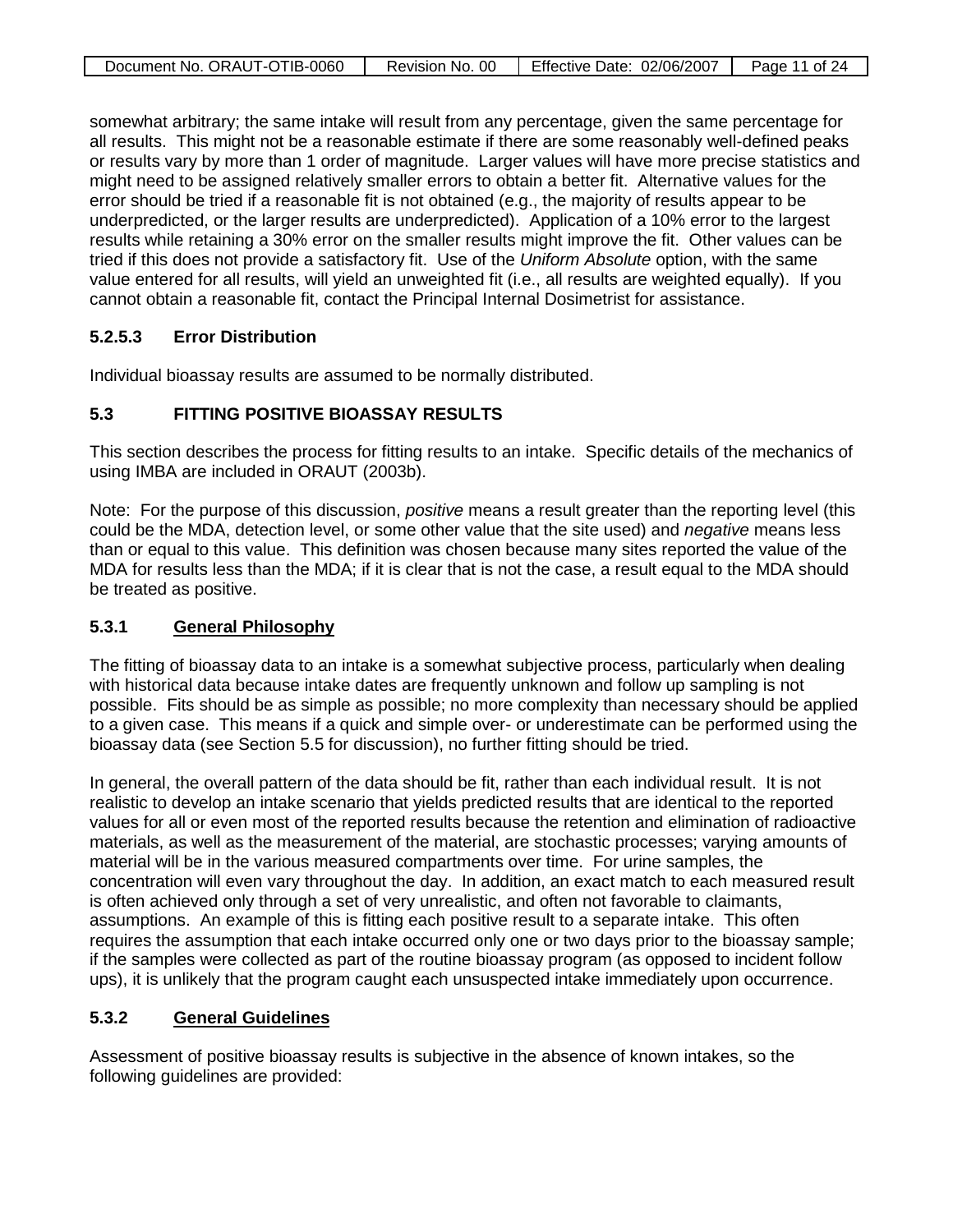- Use all positive bioassay results, starting with the first positive value.
- In IMBA, for results < MDA, *Measurement Result* = MDA value, *Data Type* = "< LOD." Include the first negative (<MDA) result following each set of positive results. If there are multiple positive results, include no more than two negative results. For fewer than five consecutive positive results, include only one negative result. Use of additional "<LOD" results, particularly for chronic exposures, frequently yields a fit that appears to underestimate the general trend of the data. Note that the presence of a result less than the MDA does *not* mean that a new intake must be assigned for the next result greater than the MDA.
- Fit all of the results simultaneously (i.e., a single IMBA run), even if there are multiple intakes. A mix of chronic and acute intakes can be applied, as can a single or multiple chronic intakes. A single, chronic intake can also be fit when there are only intermittent positive results that are relatively small (e.g., within a factor of 2 of the MDA); this could be representative of a low level chronic intake just below the MDA. Note that the limitations on the use of "<LOD" apply here as well.
- For positive results, use the one sigma error associated with the result, when available. If there are no errors reported with the results, *Measurement Error* should be calculated using the *Uniform Relative* option, with k = 0.3.

Note: This might not be a reasonable estimate if there are some reasonably well-defined peaks or results vary by more than an order of magnitude; see the discussion in Section 5.2.5.2.

- Set *Error Distribution* = Normal.
- Use known information about intakes where available (e.g., intake date, material type, particle size distribution). For unknown parameters, begin with default values where possible, e.g., assign intake date at the midpoint between two consecutive samples (this may not be reasonable if the results are more than a year or so apart). Intake dates should not be varied if there are only a few results for each intake unless projections from the intakes are inconsistent with later data (e.g., several <MDA results are predicted to have had detectable levels of activity). As discussed in 5.3.1, it is not necessary, nor desirable, to obtain an exact fit to each result because variation in excretion rate is to be expected.
- If material type is unknown, perform a fit for each possible type. Select the one yielding the largest total **dose** (note that the largest intake does not necessarily correlate to the largest dose) to the applicable organ (for the years of interest). If one type provides an unarguably better fit, use it. This can generally be shown only in cases where:
	- $-$  A single intake has many ( $>10$ ) consecutive positive results,
	- There are contemporary (later than 1989) data associated with intakes 25 yr or more earlier (depending on the nuclide and its associated half-life), or
	- Results from other bioassay methods cannot be reconciled with the larger dose determinations (e.g., the intake determined from urine samples predicts detectable activity in a chest count but all results are <MDA; in this case, the material type yielding this larger intake would be ruled out).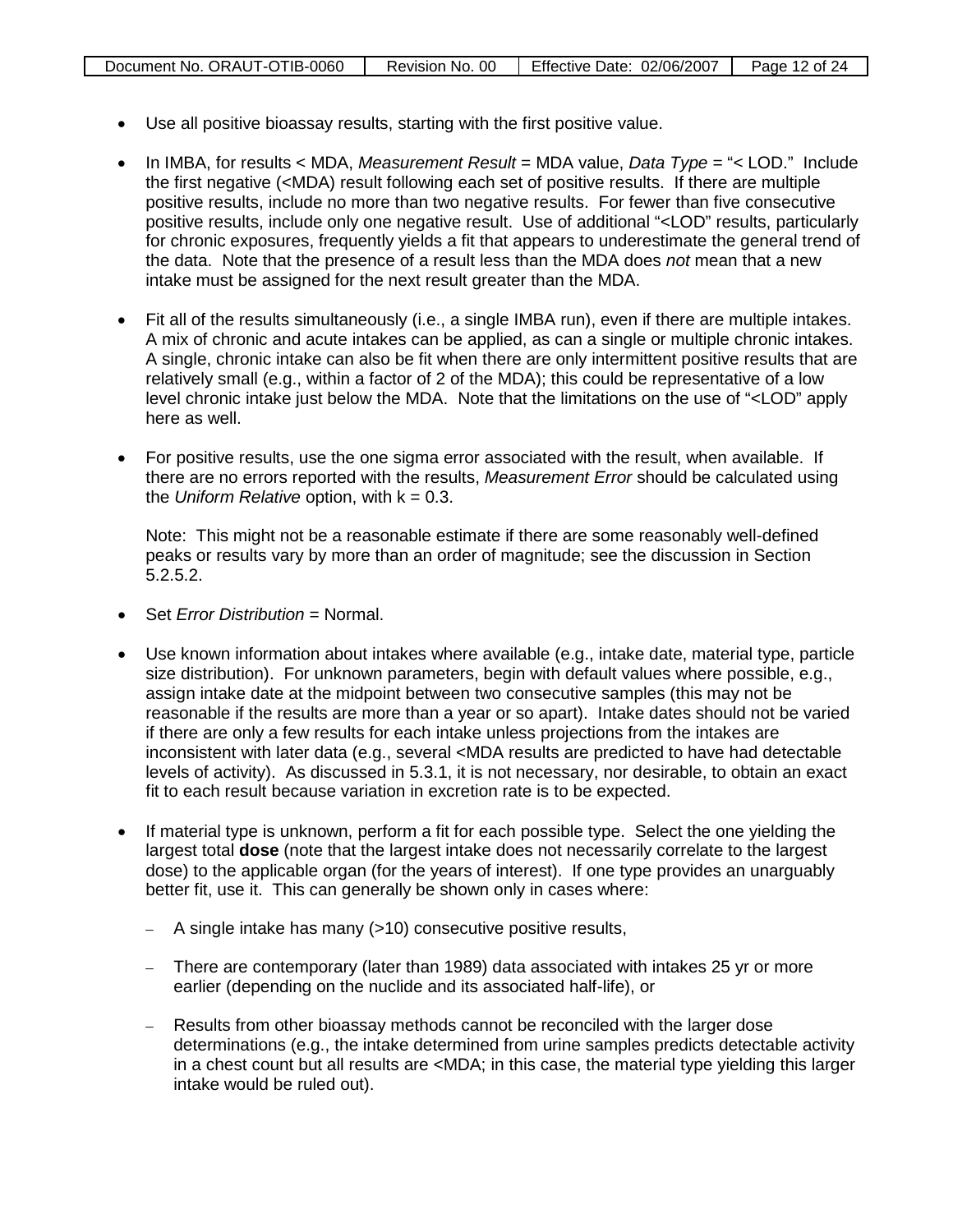• If the majority of results are positive and scattered throughout the intake period (with no more than a few consecutive <MDA results), use all results to do the intake assessment. If the data are not censored (results <MDA are recorded as measured rather than as a "<" value or as the MDA), enter the result as recorded with a Data type = Real. Otherwise, enter the MDA for the value and mark it <LOD. Note that the issue of measurement error, discussed in Section 5.2.5.2, also applies here.

### **5.4 ASSIGNMENT OF MISSED AND UNMONITORED DOSE**

*Missed dose* is the potential dose that could have been received by a bioassay program participant but, because of limitations in the monitoring system, was undetected. Missed dose is assigned using actual bioassay measurements and worker-specific employment information.

*Unmonitored dose* is the potential dose that could have been received by an Energy Employee but for which no monitoring of the individual was performed or monitoring data are not available. For unmonitored periods, the following priorities are used for assigning dose:

- 1. Known ratio with other, monitored nuclides. For example, the contaminants in recycled uranium are not typically monitored directly but can be assessed based on a ratio to the calculated uranium intake.
- 2. Coworker data.
- 3. Site-specific information (note: This information typically takes the form of default intake values documented in the site profile).
- 4. Missed dose (extension of the missed dose calculation beyond the last bioassay result).

The line between missed and unmonitored dose is not well-defined because material from an intake will be excreted over an extended period of time, depending on the half life and retention characteristics of the nuclide. A long-lived, long-retained nuclide (e.g., plutonium, uranium) can be retained for decades, with continuous excretion of small amounts. One result after many years of employment can contain activity from all previous intakes and provide information for determining an intake amount for all previous years, and, in such a situation, a lack of bioassay samples for several years would not be considered unmonitored because an upper bound can be placed on the intake. This is not true for nuclides that are eliminated relatively rapidly from the body (e.g., Cs-137, Po-210). An unmonitored period can precede a monitored period for these shorter-retained nuclides

For both types of nuclides, an individual can be monitored for some period, after which there is an unmonitored period. The period following the last bioassay sample is considered unmonitored for both long and short retained materials.

An individual's bioassay data always take precedence over other data (e.g., coworker, site-specific values), unless the bioassay has been shown to be flawed or non-representative of the individual's exposure.

### **For long-lived/retained radionuclides:**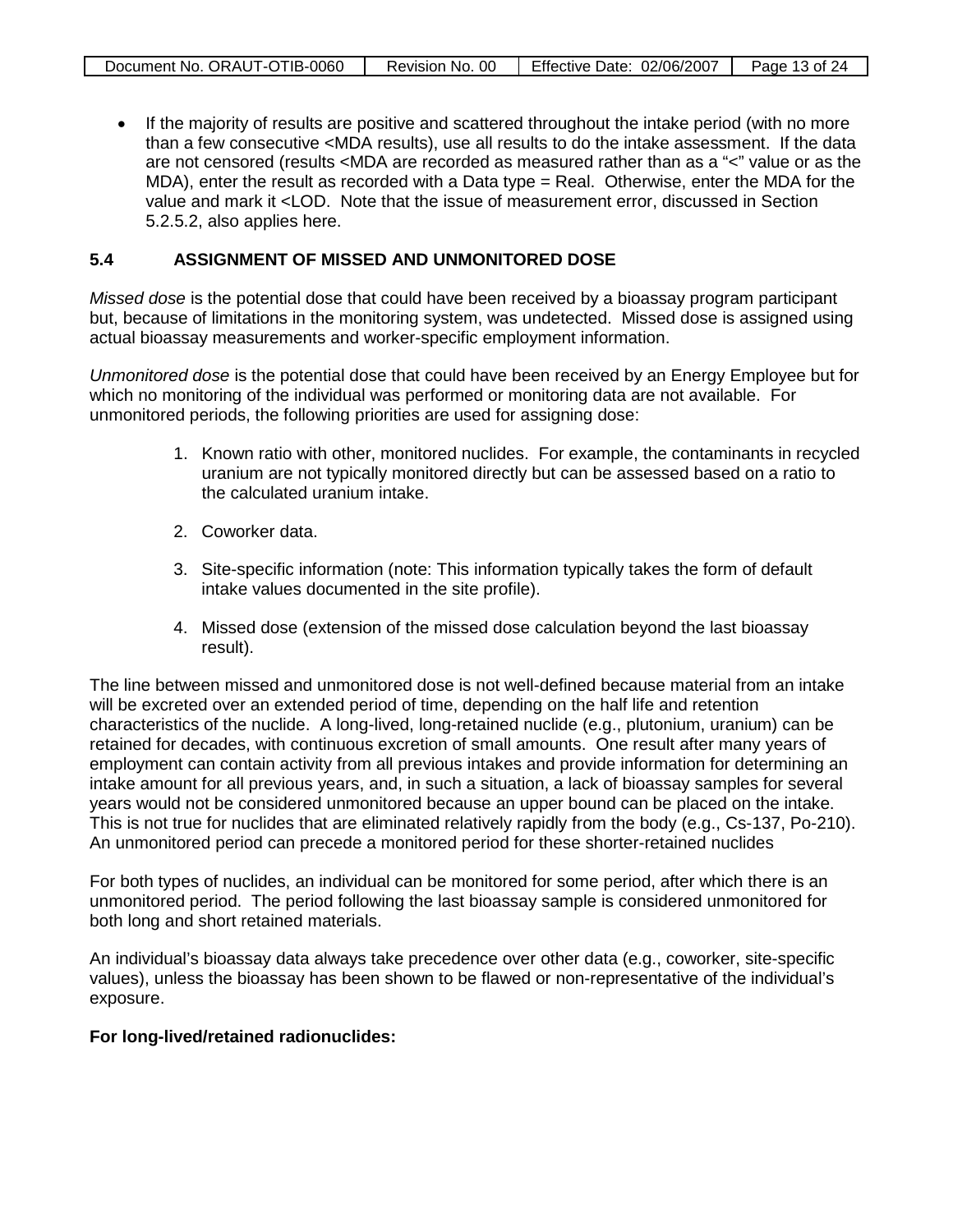| Document No. ORAUT-OTIB-0060 | Revision No. 00 | Effective Date: 02/06/2007 | Page 14 of 24 |
|------------------------------|-----------------|----------------------------|---------------|
|                              |                 |                            |               |

- Missed dose is calculated from the start of the potential intake period through the date of the last bioassay sample. This period is considered to be monitored, regardless of the date of the first bioassay sample.
- Unmonitored dose is assigned from the day following the last bioassay sample through the end of the potential exposure period.
- Long-lived/retained nuclides include: plutonium, uranium, americium.

### **For short-lived/retained radionuclides:**

Missed dose is calculated in the intervals where there are bioassay results; other periods are considered to be unmonitored. Gaps of greater than two years between results are considered to be unmonitored. Note: For very short retained materials, notably H-3 and I-131, this period would be less. Guidance on H-3 assessment is contained in OTIB-0011 (ORAUT 2004d). In general, H-3 exposure is assumed only during periods where bioassay samples were collected because it is cheap, easy, and quick. The primary exception to this rule is when a site began using H-3 prior to the implementation of a bioassay program.

- Unmonitored dose is assigned for the period up until one year prior to the first bioassay sample for the nuclide of interest.
- Missed dose is calculated from one year prior to the first bioassay result through the date of the last bioassay sample.
- If there are more than two years between two consecutive samples:
	- o Missed dose is calculated through the date of the first of these samples.
	- o Unmonitored dose is assigned from the day after the first sample until one year prior to the second sample.
	- o Missed dose is calculated starting at one year prior to the date of the second result.
- Short-lived/retained nuclides include: Cs-137, polonium, Ru-106, Ce-144, Sr-90.

The presence of bioassay samples are often an indicator of potential for exposure, but baseline and/or termination samples alone (i.e., no bioassay other than a single baseline and/or a single termination measurement) do not necessarily indicate a potential. Indicators of potential for internal radiation exposure include the following:

- Job title
- Work location
- External dose
- By itself, lack of sampling for extended periods is an insufficient reason for assuming a change in exposure potential. If the three items listed above do not change during an individual's employment history but there is information, such as bioassay data or job title, that indicates a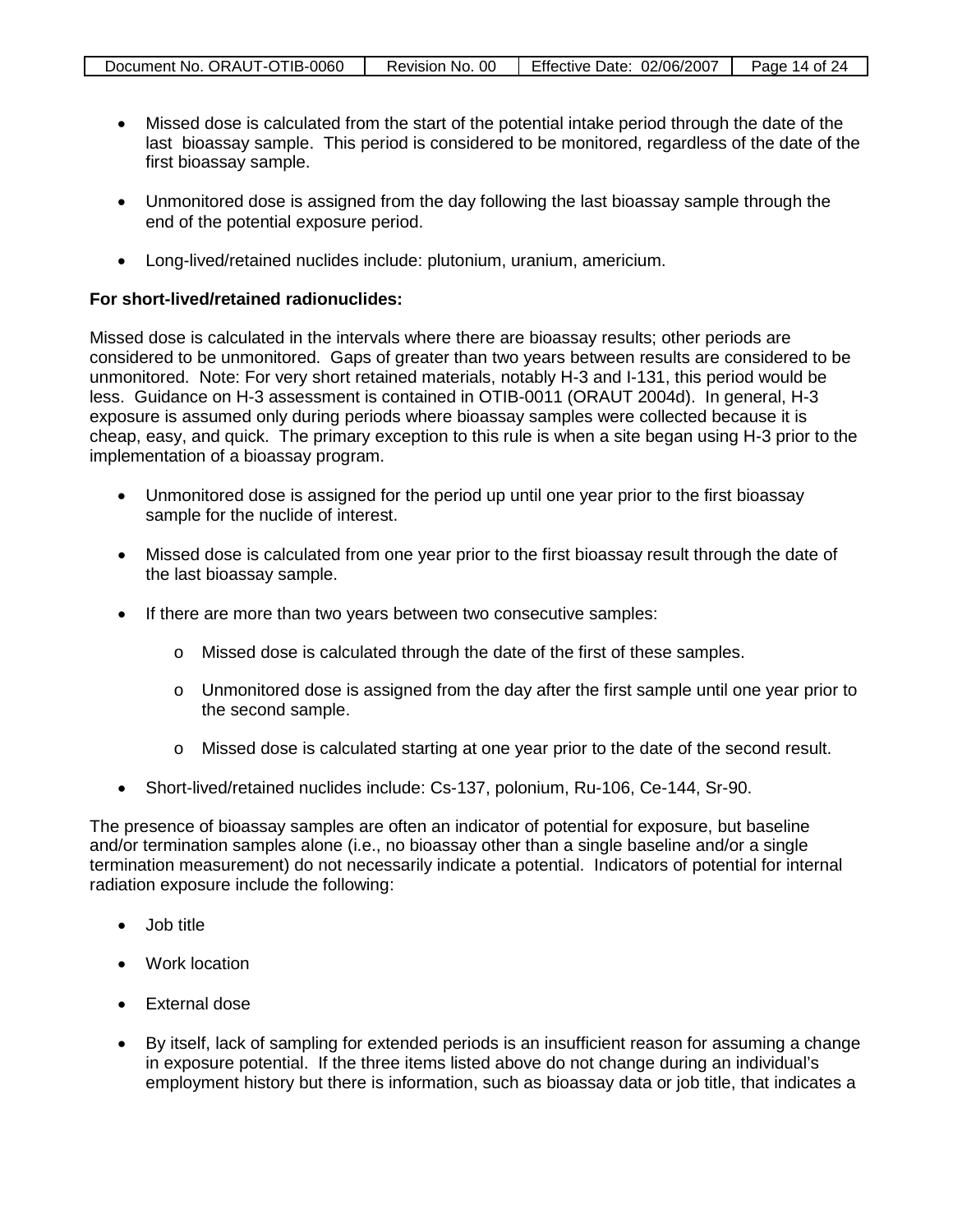potential for intake at some point, a potential for intake must be assumed for the entire employment period.

Note: Site-specific information typically takes the form of intakes based on air monitoring or source term information and is documented in the site profile.

#### **5.4.1 Missed Dose Determination**

Missed dose is assigned using actual bioassay sample parameters (e.g., specific dates and MDAs) and associated dosimetry program information.

The MDA and date associated with the last sample result are used for the calculation. When calculating a missed dose to compare to a fitted dose (for best estimate), the MDA and date associated with the last result less than the MDA are used.

To calculate a missed dose, a chronic intake throughout the possible exposure period is assumed. The specific dates can vary depending on the bioassay method's MDA over time.

If the detection threshold changes through the intake period, the following must be considered in determining the chronic intake:

- If the detection threshold decreases over time and the radionuclide/absorption type reaches equilibrium slowly in the compartment of interest (e.g., in urine: Type M or S plutonium/ transuranics or Type S uranium), perform the fit using the date of the last sample and half of the associated detection threshold, assuming a single chronic intake for the entire potential exposure period.
- If the detection threshold decreases over time for radionuclide/absorption types that reach equilibrium rapidly, or if the detection threshold increases over time, use IMBA to determine chronic intakes applicable to each period (note that this is applicable only if there is a bioassay result in the period). To do this:
	- In IMBA, set the number of intakes to the number of periods of different detection thresholds in which the Energy Employee has bioassay results.
	- The first chronic intake period begins on the day the exposure began and continues to the date of the final sample in that detection threshold period.
	- Each following chronic intake is assessed from the day after the previous period to the date of the last sample in the next detection threshold period, or to the last day of exposure for the final exposure period.
	- Perform the fit assigning half of the associated detection threshold to the date of the last sample in each period.

Calculate the annual organ doses from the intakes of each radionuclide and enter the doses into the Interactive RadioEpidemiological Program (IREP) using a triangular distribution.

Set the lower bound (parameter 1) to zero.

Set the mode (parameter 2) to the annual organ doses calculated above.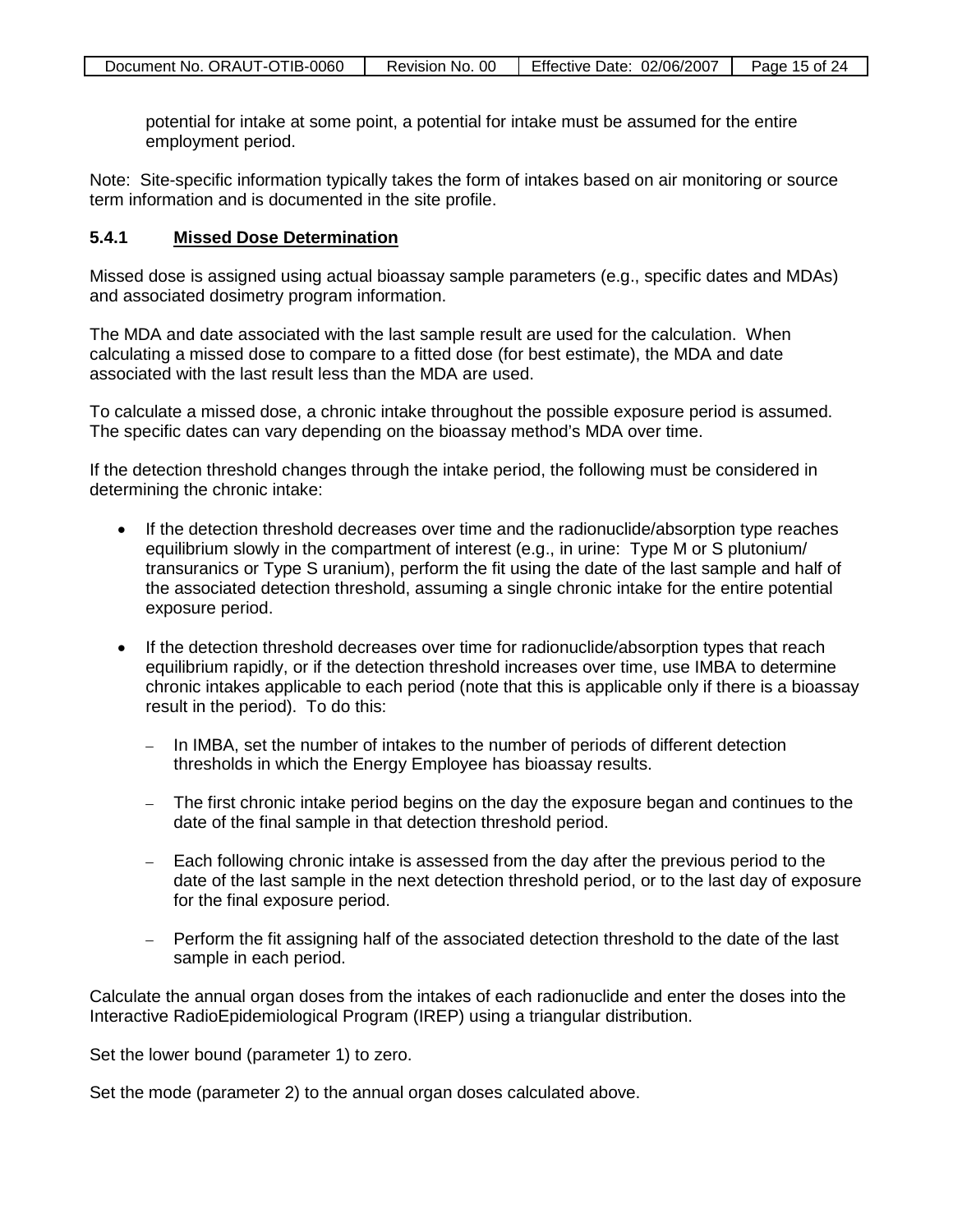| Document No. ORAUT-OTIB-0060 | Revision No. 00 | Effective Date: 02/06/2007 | Page 16 of 24 |
|------------------------------|-----------------|----------------------------|---------------|
|                              |                 |                            |               |

Set the upper bound (parameter 3) to 2 times the mode.

### **5.4.2 Coworker Data**

Coworker exposure distributions are developed from available dosimetric data from DOE or Atomic Weapons Employer sites. ORAUT (2004c) provides a generic discussion on the development of these data sets while ORAUT (2005c) contains more specific information on the derivation of internal dosimetry data parameters. Site-specific TIBs and site profiles are available for some sites and provide assumptions for intakes based on coworker dosimetry analyses.

## **5.4.2.1 Application of Coworker Data**

Coworker dose is applied as a best estimate to unmonitored individuals (or workers with unmonitored intervals) with a significant potential for intakes of radioactive material, or as an overestimate for those unlikely to have had intakes. When coworker analyses do not define how or to whom the intake should apply, "significant potential" is subjective but in general applies to people who were radiation workers. The Dose Reconstructor must make this decision based on the worker's job titles and work locations, as well as any other information in the file that could indicate a potential for intake. For sites that handled multiple independent sources of radionuclides, the site-specific TIBs or site profiles, where possible, provide guidance on which nuclides to assign, but this could be a matter of Dose Reconstructor judgment, again based on information in the file.

## **5.4.2.2 Type S Plutonium**

Because of the interdependence between individual bioassay results and because detection sensitivities and radiation controls have improved over time, it is generally not possible to fit Type S plutonium to the coworker data in a manner that would be representative of all individuals for all periods. In general, intakes based on the early results greatly overpredict the later values. Therefore, only a minimizing intake has been calculated for Type S plutonium in most of the coworker TIBs. In such cases, to apply coworker data to sites with plutonium:

Use the Type M plutonium intakes for all systemic organs.

For *nonsystemic* organs, do the following:

- Run the Type M intakes. If this results in a POC > 50%, no further assessment is necessary. If this does not result in a POC > 50%,
- Run the minimizing Type S intake. If this still does not yield a POC > 50%,
- Manually fit the coworker bioassay data (these data are listed in a table in the site-specific TIB; electronic versions of the information are available through the Principal Internal Dosimetrist) for the time frame of interest for the employee, using the assumption of Type S material. Use standard fitting techniques to fit the plutonium urinalysis. Acute or chronic intakes can be assigned, depending on the patterns in the data. Both the 50th - and 84th -percentile data must be fit. If a lognormal distribution is assumed, the 50th-percentile intakes are assigned as the intake and the 84th-percentile is used to determine the geometric standard deviation (GSD) for each intake (GSD = 84th/50th percentile intake for each period). No GSD less than 3 may be assigned (i.e., if the calculated GSD<3, enter 3 in IREP).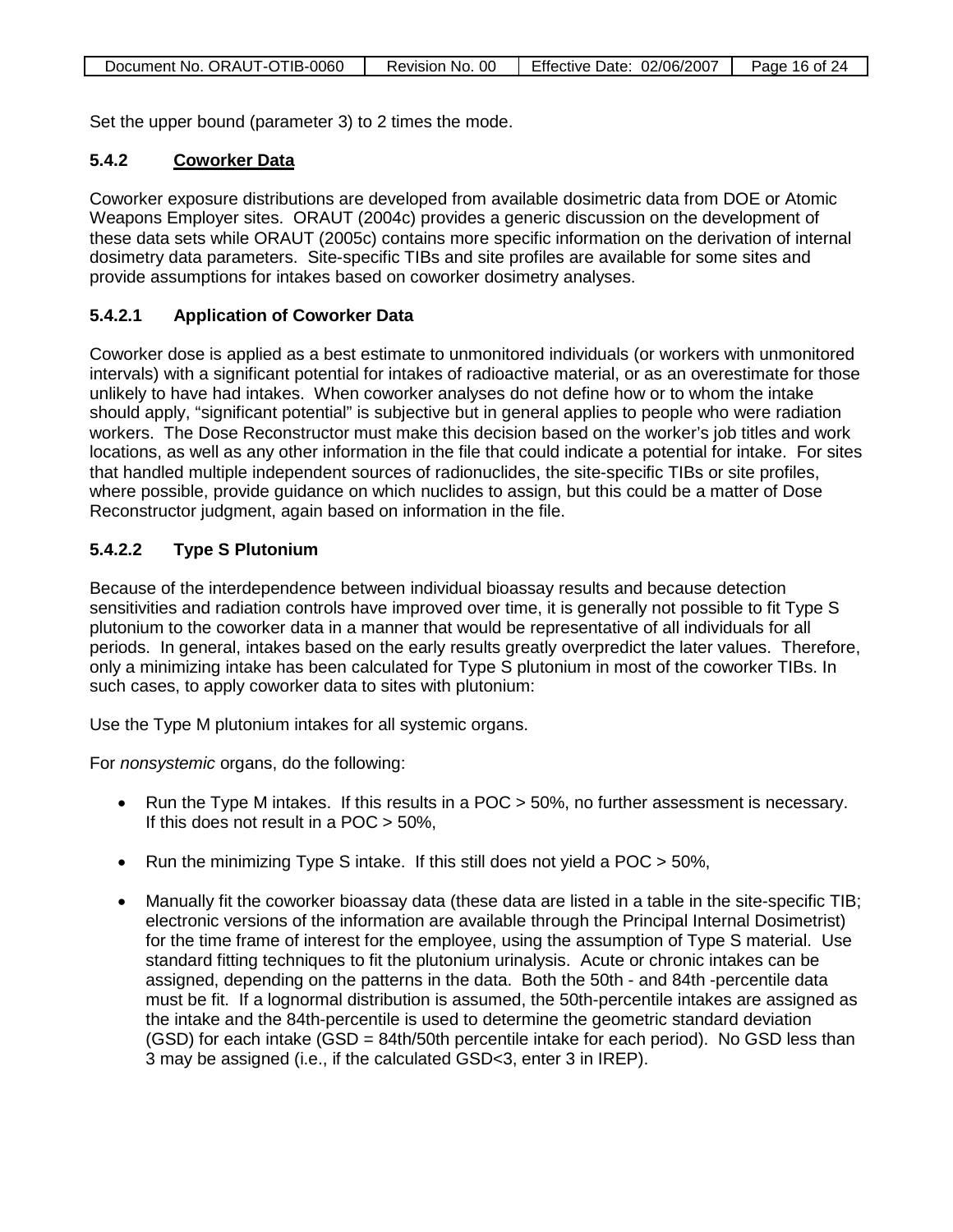| Document No. ORAUT-OTIB-0060 | Revision No. 00 | Effective Date: 02/06/2007 | Page 17 of 24 |
|------------------------------|-----------------|----------------------------|---------------|
|                              |                 |                            |               |

#### **5.4.3 Example Assignment of Coworker and Unmonitored Doses**

Employment: 3/1/1957 to 7/12/1989

Job information: Production worker; no change in work location; no significant fluctuations in external dose results

Bioassay: Plutonium urine sample on 5/4/1960, 12/11/1963, 11/17/1970 Fission product urine samples 3/12/1965, 9/18/1965, 8/1/1966, 1/5/1978, 7/12/1978, 4/30/1979

### Plutonium dose assignments:

If **no** coworker data or site default values exist, calculate missed dose from 3/1/1957 through 7/12/1989 using 0.5 MDA on 11/17/1970.

If there are coworker data or site default values:

- 1. Calculate missed dose from 3/1/1957 through 11/17/1970 using 0.5 MDA on 11/17/1970. (Note that "real" dose could also be assigned in this time frame if there were positive bioassay results).
- 2. For the period from 11/18/1970 through 7/12/1989: Assign coworker dose if it's available.

If coworker data are not available, but the site profile contains default intake values for individuals who were potentially exposed, assign the TBD values.

### Fission product assignment:

Check the TBD (or coworker OTIB) for the nuclide to be assumed when running FP results. In most cases these are Sr-90 or Cs-137, and in general they will be relatively short-lived/retained.

- 1. Assign coworker data or site default values from 3/1/1957 to 3/12/1964.
- 2. Calculate missed dose (or real dose, if there are positive bioassay results) from 3/13/1964 to 8/1/1966.
- 3. Assign coworker data or site default values from 8/2/1966 to 1/5/1977.<br>4. Calculate missed dose (or real dose, if there are positive bioassav resu
- 4. Calculate missed dose (or real dose, if there are positive bioassay results) from 1/6/1977 to 4/30/1979.
- 5. Assign coworker data or site default values from 5/1/1979 to 7/12/1989
- 6. If there are mixtures associated with the fission products, perform the above calculations first and assign the associated radionuclides from the resulting intakes in steps 1 through 5.

### **5.5 ASSESSMENT METHODS**

There are typically a number of approaches that can be applied to any given case. The best approach is that which takes the least amount of time while still producing the correct decision. Many cases do not require a detailed, accurate *dose assessment*; efficiency methods can be used to expedite case completion while retaining an accurate *compensation* decision. There are two general types of expediting methods that can be applied: overestimates and underestimates. When neither of these can be applied to a case, a best estimate is needed.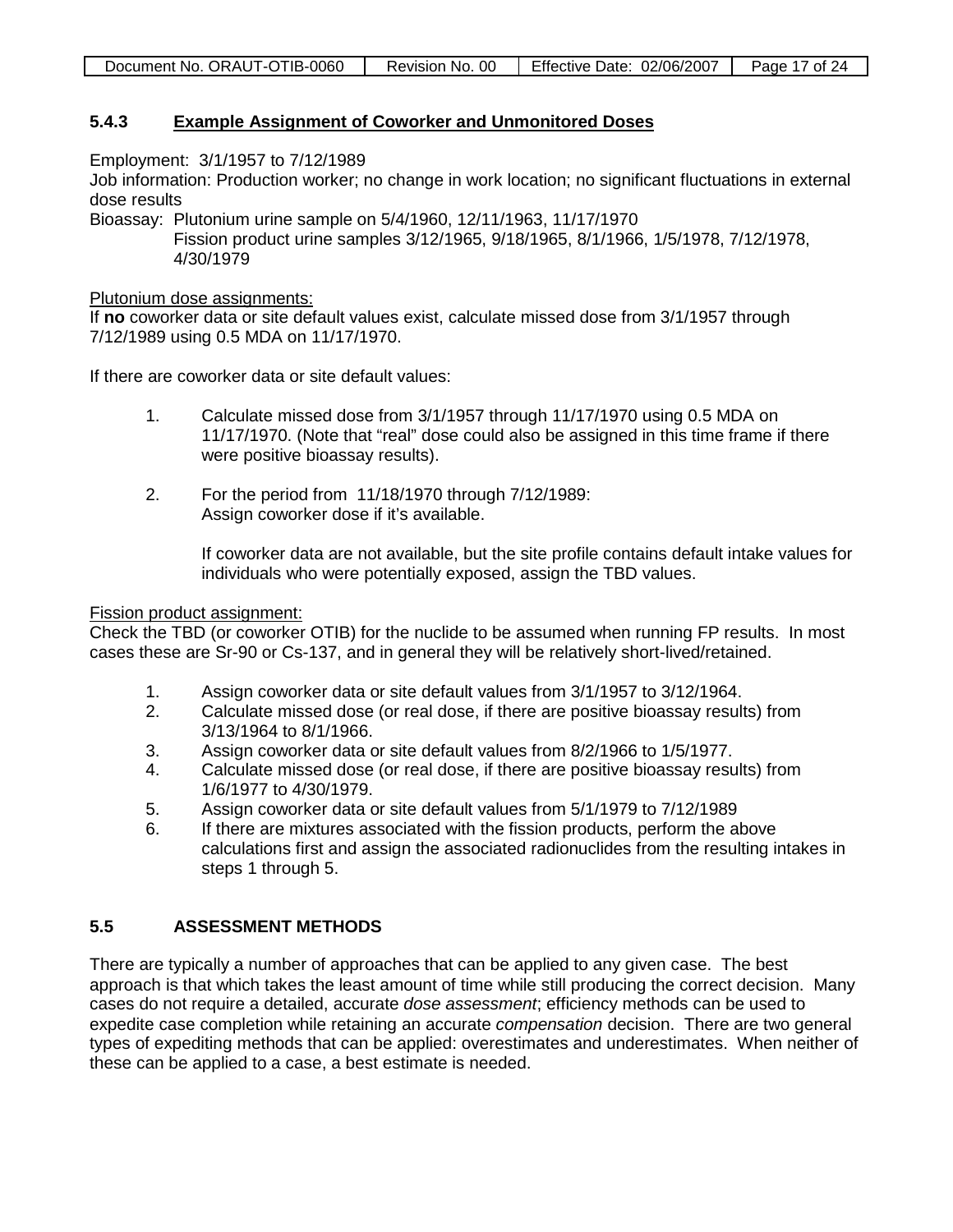| Document No. ORAUT-OTIB-0060 | Revision No. 00 | Effective Date: 02/06/2007 | Page 18 of 24 |
|------------------------------|-----------------|----------------------------|---------------|
|                              |                 |                            |               |

#### **5.5.1 Overestimate**

An overestimate, for an internal dose assessment, is assignment of an intake or dose that exceeds the possible exposure of the worker. If the resulting probability of causation (POC), including all sources of potential exposure, is less than 45% (this value is determined by Project Management and NIOSH and is subject to change), further refinement is not necessary because it will only lower the assigned dose.

This method is typically appropriate to cancers of nonmetabolic organs because the radioactive material does not concentrate in such organs; therefore, relatively large intakes can yield small doses. The method also lends itself to the development of generic values that can be used for many individuals. Individual overestimates can also be made using employee-specific information.

### **5.5.1.1 Generic Overestimates**

Several methods have been developed and documented in technical information bulletins. Summaries and general applicability of these are described in Section 5.6; specific details are in the documents.

Most of the overestimating methods are applicable to individuals with no positive bioassay results. However, this can be extended to individuals with positive results as long as the positive results are taken into account (i.e., it is shown that the assigned intake yields larger projected values than those reported or the positive results are assessed separately and the subsequent dose is added to the efficiency method results).

Date limitations apply to several of the overestimate methods. These time restrictions can be relaxed for individual cases where it can be shown that the appropriate limits or monitoring assumed in the basis of the method were in place at the facility in question.

### **5.5.1.2 Individual-Specific Overestimates**

Overestimates can sometimes be applied to individuals with positive bioassay data. In such cases, most of the bioassay results should be overpredicted by the selected intake. This can be done by running a chronic intake assessment using only the largest bioassay result; all others should be plotted but excluded from the fit. If there are several large results, use of the earliest value to perform the fit will typically yield the largest intake. After calculating the intake, review the measured (*Measurement Rate*) vs. predicted (*Theoretical Rate*) results to determine if most results have been overpredicted (this can be done quickly with the graph). If there are later results that are underpredicted, determine the ratio of the measured result to the predicted result, multiply the intake by this ratio, then run the Intakes-to-Bioassay calculation to demonstrate that all bioassay results have been overpredicted.

A similar method can also be used when there is an acute intake; start by using only a single result and adjust the intake as necessary to obtain an overestimate of all of the results associated with the intake.

#### **5.5.2 Underestimate**

An underestimate is the assignment of an intake or dose to a worker that is less than the intake or dose that would potentially be assigned under this program. If the resulting POC is greater than 52% (this value is determined by Project Management and NIOSH and is subject to change), further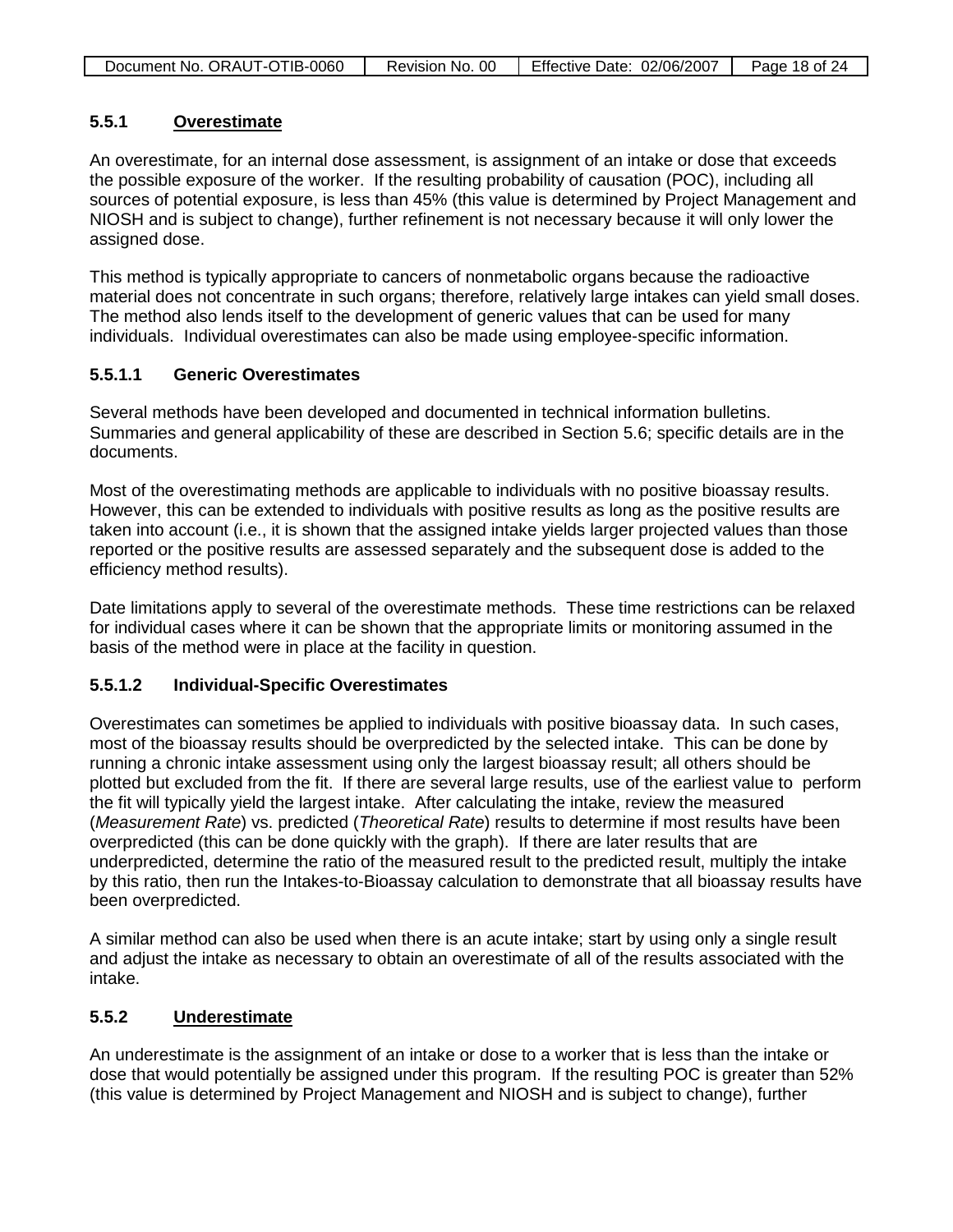| Document No. ORAUT-OTIB-0060 | Revision No. 00 | Effective Date: 02/06/2007 | Page 19 of 24 |
|------------------------------|-----------------|----------------------------|---------------|
|                              |                 |                            |               |

refinement is not necessary because it will only increase the assigned dose. An underestimate is typically performed in the form of a partial assessment of dose, such as reconstruction of a single incident, missed dose only, or the underprediction of all or most positive bioassay results.

An underestimate is most likely to be successful when applied to metabolic organs, particularly in cases where the detection level for the nuclide is large. This is frequently the case with actinides in the earlier decades of the complex. In such cases, a missed dose calculation alone might be adequate for determining compensability.

Because this method is dependent on an individual's bioassay data, the details are case-specific and do not lend themselves to a generic approach that can be documented in a TIB.

### **5.5.3 Best Estimate**

A best estimate is required when an efficiency method results in a decision that is incompatible with the assumptions (i.e., an underestimate yields a POC less than 52% and an overestimate yields a POC greater than 45%; as noted previously, the specific values are subject to change). The purpose of this Project is to provide dose reconstructions with sufficient levels of precision to allow the Department of Labor to arrive at correct compensation decisions. A best estimate is based on all available data, and is the most realistic assessment that can be performed given these data. It can include some parameter values that are under or overestimated if the outcome is consistent with those assumptions. When information for a particular parameter value is unknown or there are multiple options, the choice that is favorable to claimants (i.e., the one resulting in the largest POC) is selected.

### **5.5.3.1 Performing a Best Estimate Using Bioassay Data**

A best estimate uses all information available. Both missed and fitted dose are included (unless all data can be fit at once, as discussed in 5.3.2), as follows:

- 1. Ignore positive data (this means that the date of the last result less than the MDA is used for the missed dose calculation) and perform a missed dose (mode only) calculation as described in Section 5.4.1. If multiple material types are possible, select the one yielding the largest total dose to the applicable organ for the years of interest.
- 2. Fit the positive data in accordance with Section 5.3.
- 3. Assigned annual dose for a given year is the maximum value obtained in step 1 or 2. Choose the IREP annual dose distribution type based on missed or "positive" dose assignment:
	- For years in which the dose determined in 1 is larger than that from 2, use the triangular distribution, where  $Min = 0$ , Mode = Annual dose, and Max = Mode\*2.
	- For years in which the dose from 2 is equal to or larger than that from 1, use the lognormal distribution, where Median = Annual dose and  $GSD = 3$ .

### **5.6 GUIDANCE DOCUMENTS**

This section summarizes several documents that provide efficiency methods or additional information for making decisions on exposures to assign to a particular worker. This is intended as an overview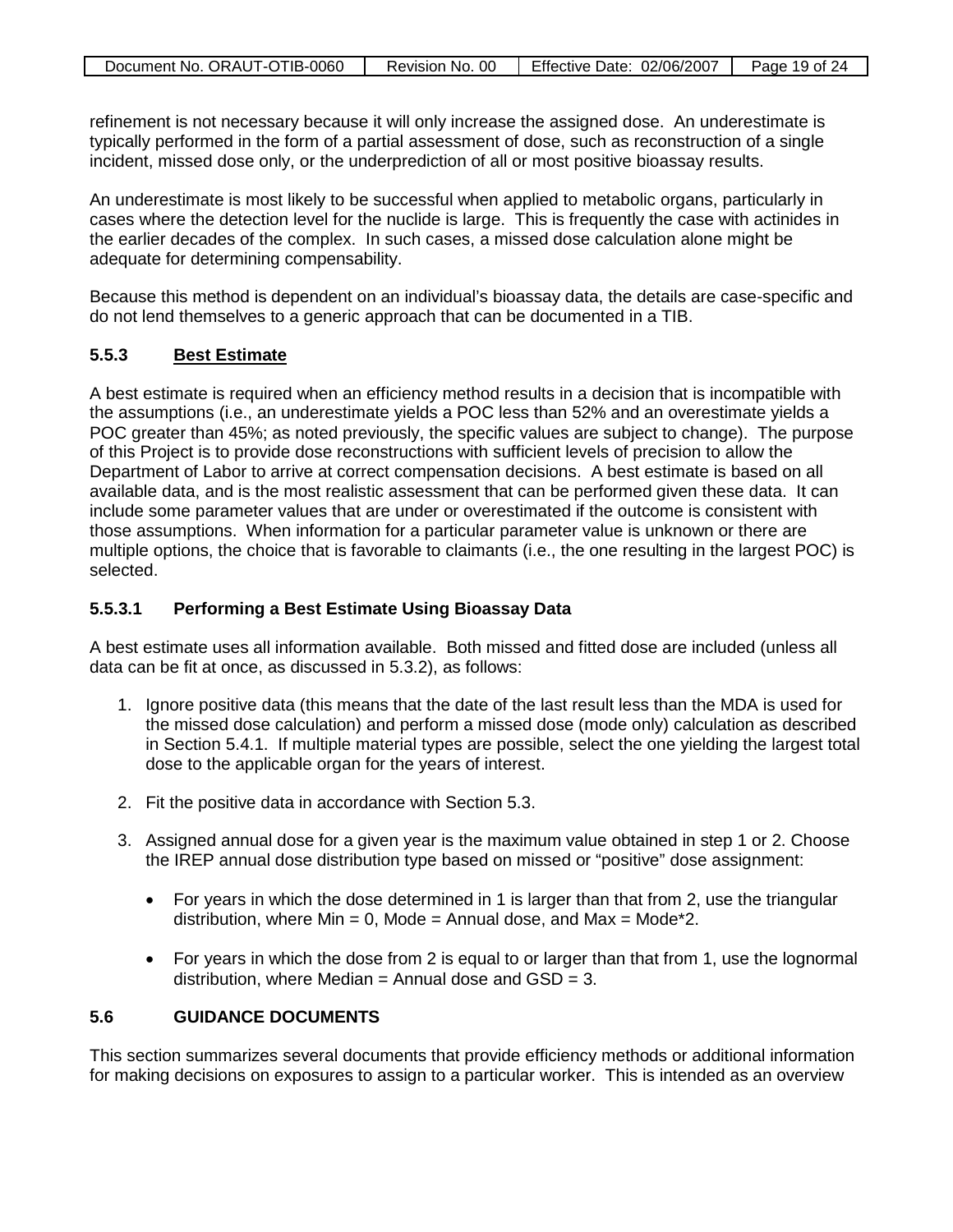only; refer to the individual documents for the current revision and for applicability and limitations of each.

#### **5.6.1 OTIB-0001: Maximum Internal Dose Estimates for Savannah River Site (SRS) Claims**

This method (see ORAUT 2003a) uses the largest recorded intakes in the history of the SRS to assign an overestimated intake for workers. An average of the largest five intakes for each monitored nuclide was used; although it is conceivable that a given individual had an intake in excess of one of the values, it is very unlikely that a single individual had large undocumented intakes of all radionuclides present on the site. Tritium is not included; if the worker had the potential for significant or chronic intakes of tritium, additional dose must be included.

#### **5.6.2 OTIB-0002: Maximum Internal Dose Estimates for Certain DOE Complex Claims**

This method (see ORAUT 2004a) is based on the ICRP Publication 2 control value of maximum permissible body burden (MPBB) (ICRP 1959). It assumes that an intake resulting in 10% MPBB would be noticed and that there would be some sort of indication in the worker's records. The assumed source term includes the more significant radionuclides expected to be found on a variety of sites:

- Reactor sites
- Nonreactor sites
- Uranium sites

A tritium dose must be assigned separately (i.e., it is not included in this method) if there was a significant potential for intake. Because tritium intakes are very easy to monitor, an individual was likely to have been monitored should this be the case.

A single acute intake of all of the radionuclides listed for a particular site type is assumed, and is assigned on the first day of employment. The method allows for nuclides not present on a given site to be excluded from assignment, but this must be used with caution because part of the basis for the overestimate is that no single individual would have had undetected intakes of a large number of radionuclides. Application is limited to specific organs because the intakes were maximized for systemic organs.

### **5.6.3 OTIB-0014: Assignment of Environmental Internal Doses for Employees Not Exposed to Airborne Radionuclides in the Workplace**

Internal radiation doses to some employees were limited to doses from inhalation of airborne radionuclides in the ambient environment resulting from site operations or contamination, as opposed to localized airborne radionuclides from uncontained radioactive materials in the workplace. For such employees, assignment of environmental dose only is appropriate. This document (ORAUT 2004b) provides guidance for determining such instances. Guidance is based on:

- Job description
- Work location
- Time frame
- Presence/absence of internal monitoring data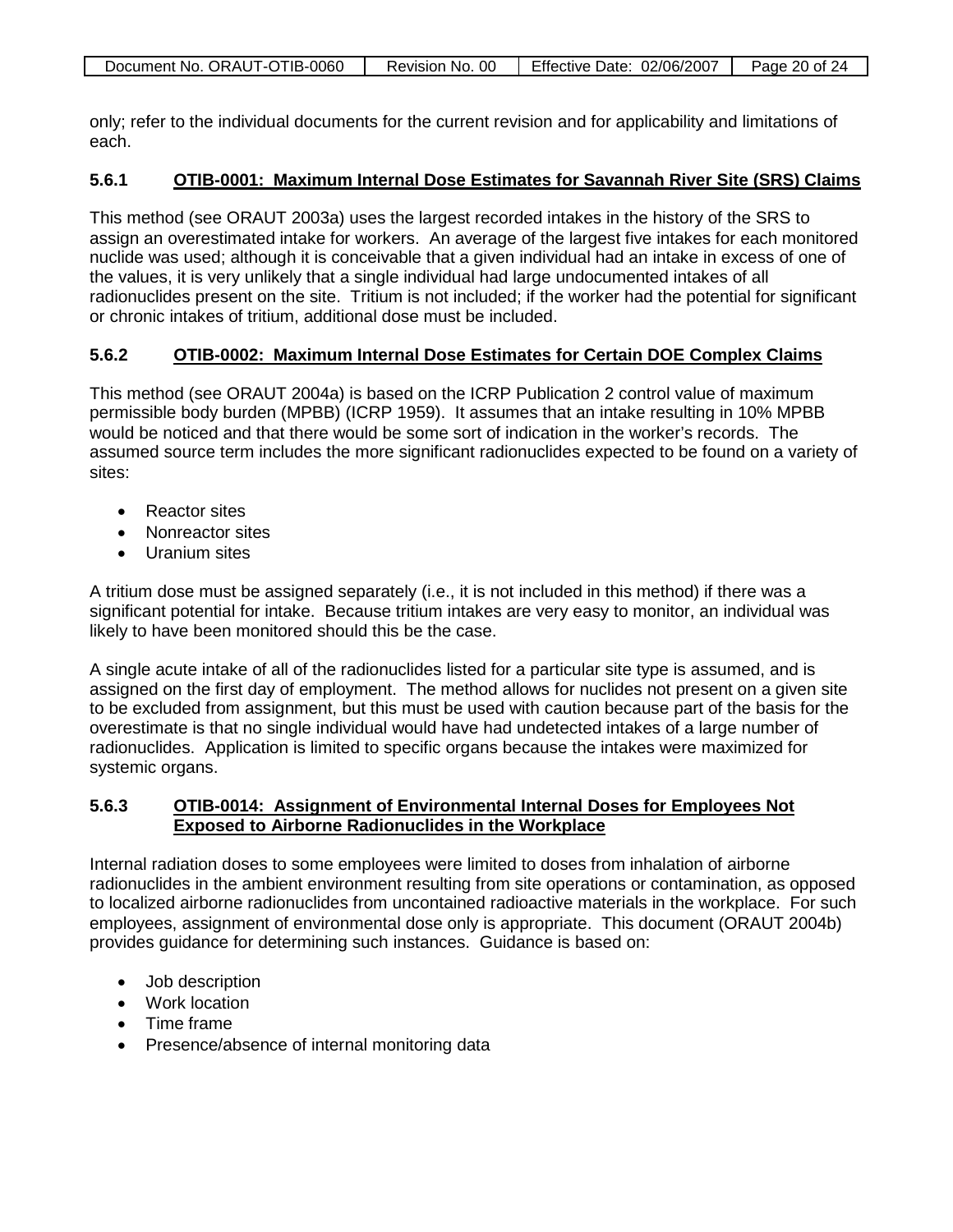| Document No. ORAUT-OTIB-0060 | Revision No. 00 | Effective Date: 02/06/2007 | Page 21 of 24 |
|------------------------------|-----------------|----------------------------|---------------|
|                              |                 |                            |               |

#### **5.6.4 OTIB-0018: Internal Dose Overestimates for Facilities with Air Sampling Programs**

This method (see ORAUT 2005a) is similar to that presented in OTIB-0002 (ORAUT 2004a), but is based on limiting air concentrations rather than MPBB. A chronic exposure to the maximum permissible concentration (MPC) throughout employment is assumed. Because of this, the method applies only to sites that controlled exposure to intakes based on rigorous air sampling programs. While it is possible for a worker to have been occasionally exposed to levels exceeding the MPC, it is very unlikely that an individual was continuously exposed at such levels, for 40 hours per week, throughout employment. An additional conservatism is achieved by assuming that the airborne activity was comprised of the single nuclide, in each year of intake, resulting in the largest dose to the organ of interest, rather than assigning a mixture of radionuclides.

### **5.6.5 OTIB-0033: Application of Internal Doses Based on Claimant-Favorable Assumptions for Processing as Best Estimates**

This method (see ORAUT 2005b) applies a graded approach to internal dose overestimates, and unites the application of OTIB-0014 (ORAUT 2004b), OTIB-0018 (ORAUT 2005a), and coworker dose. Some judgment is needed to apply these values; guidance is provided based on:

- The period during which the Energy Employee worked,
- The processes conducted at the site at which the Energy Employee worked,
- The job category and work location of the Energy Employee, and
- The results of bioassay measurements for the Energy Employee.

## **5.7 RECYCLED URANIUM**

When assigning dose due to contaminants in recycled uranium, the same material type should be applied to the contaminants as that selected for the uranium. If the ICRP (1998) does not assign the nuclide to the chosen uranium material type, the closest solubility should be selected. Table 5-2 contains material types for several elements that could be included as a recycled uranium contaminant.

|                    | <b>Uranium type</b> |   |    |   |    |   |
|--------------------|---------------------|---|----|---|----|---|
|                    |                     |   | м  |   |    |   |
|                    | Pu                  | М | Pu | М | Pu |   |
| Contaminant types: | Np                  | М | Np | М | Np | м |
| (unmonitored)      | Тc                  |   | Тc | М | Тc | м |
|                    |                     | M | Гh | М | Гh |   |

Table 5-2. Material types for recycled uranium contaminants.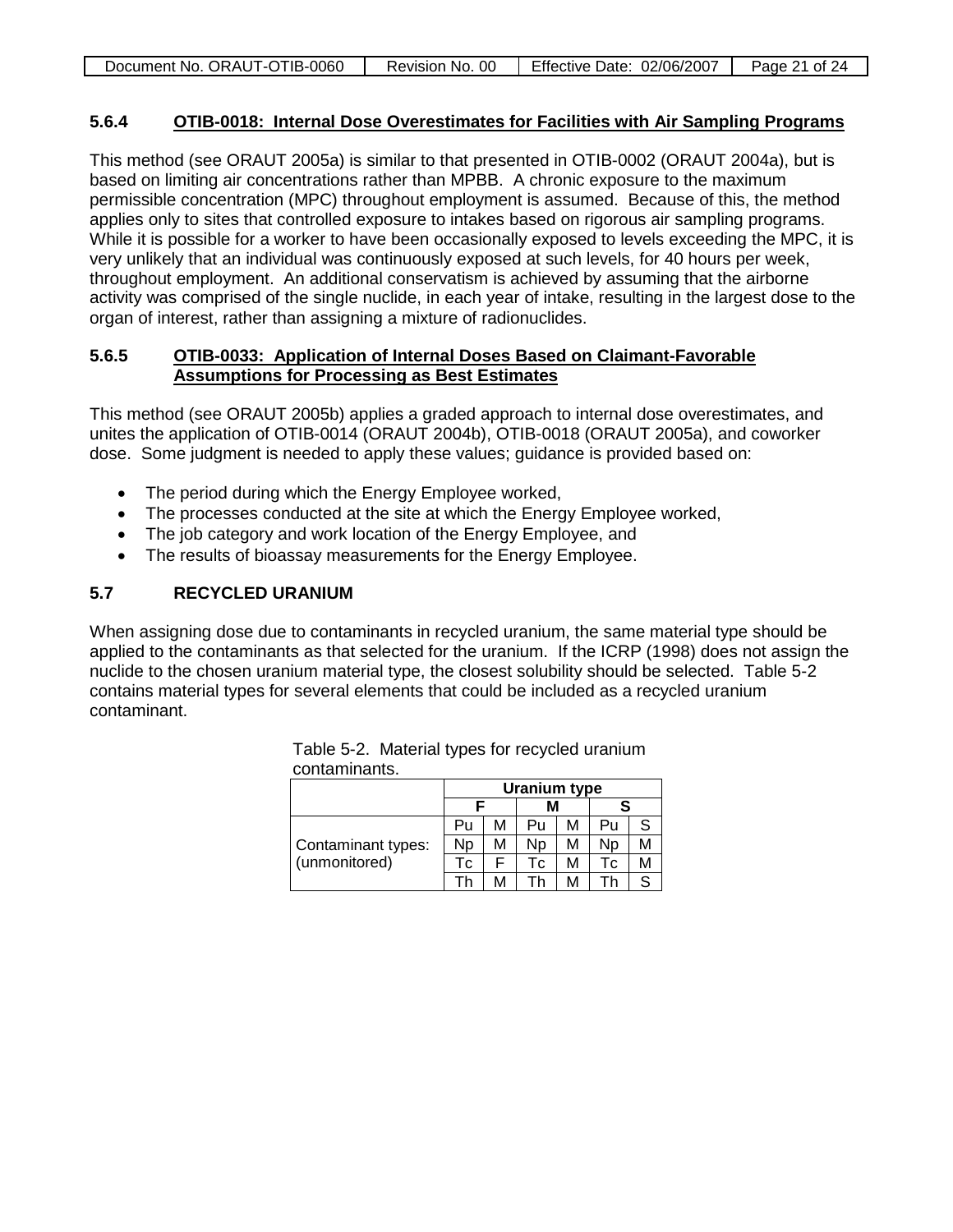### **REFERENCES**

- ICRP (International Commission on Radiological Protection), 1959, *Report of Committee II on Permissible Dose for Internal Radiation*, Publication 2, Pergamon Press, Oxford, England.
- ICRP (International Commission on Radiological Protection), 1979, *Limits for the Intake of Radionuclides by Workers, Part 1*, Publication 30, Part 1, Pergamon Press, Oxford, England.
- ICRP (International Commission on Radiological Protection), 1990, *Age-Dependent Doses to Members of the Public from Intake of Radionuclides: Part 1*, Publication 56, Pergamon Press, Oxford, England.
- ICRP (International Commission on Radiological Protection), 1994, *Human Respiratory Tract Model for Radiological Protection*, Publication 66, Pergamon Press, Oxford, England.
- ICRP (International Commission on Radiological Protection), 1995a, *Dose Coefficients for Intakes of Radionuclides by Workers*, Publication 68, Pergamon Press, Oxford, England.
- ICRP (International Commission on Radiological Protection), 1995b, *Age-dependent Doses to Members of the Public from Intakes of Radionuclides: Part 4 Inhalation Dose Coefficients*. Publication 71, Pergamon Press, Oxford, England.
- ICRP (International Commission on Radiological Protection), 1998, *Individual Monitoring for Internal Exposure of Workers*, Publication 78, Pergamon Press, Oxford, England.
- NIOSH (National Institute for Occupational Safety and Health), 2004c, *Estimation of Ingestion Intakes*, OCAS-TIB-009, Rev. 00, Office of Compensation Analysis and Support, Cincinnati, Ohio, April 13.
- ORAUT (Oak Ridge Associated Universities Team), 2003a, *Technical Information Bulletin: Maximum Internal Dose for Savannah River Site (SRS) Claims*, ORAUT-OTIB-0001, Rev. 00, Oak Ridge, Tennessee, July 15.
- ORAUT (Oak Ridge Associated Universities Team), 2003b, *Use of Integrated Modules for Bioassay Analysis (IMBA),* ORAUT-PROC-0002, Rev. 01, Oak Ridge, Tennessee, August 14.
- ORAUT (Oak Ridge Associated Universities Team), 2004a, *Technical Information Bulletin – Maximum Internal Dose Estimates for Certain DOE Complex Claims*, ORAUT-OTIB-0002, Rev. 01 PC-2, Oak Ridge, Tennessee, May 7.
- ORAUT (Oak Ridge Associated Universities Team), 2004b, *Technical Information Bulletin – Assignment of Environmental Internal Doses for Employees Not Exposed to Airborne Radionuclides in the Workplace*, ORAUT-OTIB-0014, Rev. 00, Oak Ridge, Tennessee, June 22.
- ORAUT (Oak Ridge Associated Universities Team), 2004c, *Coworker Data Exposure Profile Development*, ORAUT-PLAN-0014, Rev. 00, Oak Ridge, Tennessee, November 24.
- ORAUT (Oak Ridge Associated Universities Team), 2004d, *Tritium Calculated and Missed Dose Estimates*, ORAUT-OTIB-0011, Rev. 00, Oak Ridge, Tennessee, June 29.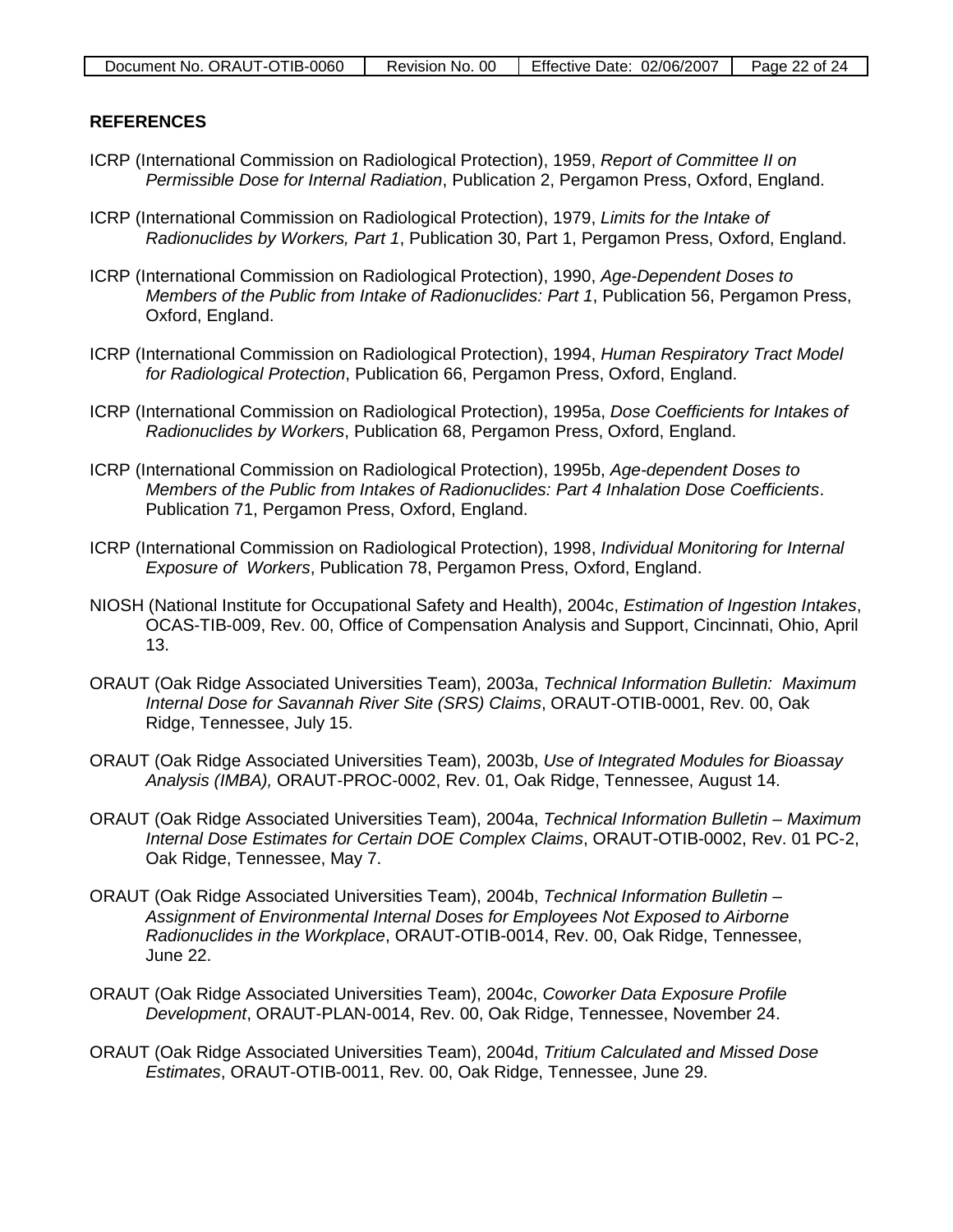- ORAUT (Oak Ridge Associated Universities Team), 2005a, *Internal Dose Overestimates for Facilities With Air Sampling Programs*, ORAUT-OTIB-0018, Rev. 01, Oak Ridge, Tennessee, August 9.
- ORAUT (Oak Ridge Associated Universities Team), 2005b, *Application of Internal Doses Based on Claimant-Favorable Assumptions for Processing as Best Estimates*, ORAUT-OTIB-0033, Rev. 00, Oak Ridge, Tennessee, April 20.
- ORAUT (Oak Ridge Associated Universities Team), 2005c, *Analysis of Coworker Bioassay Data for Internal Dose Assignment*, ORAUT-OTIB-0019, Rev. 01, Oak Ridge, Tennessee, October 7.
- ORAUT (Oak Ridge Associated Universities Team), 2005d, *Guidance on Wound Modeling for Internal Dose Reconstruction*, ORAUT-OTIB-0022, Rev. 02, Oak Ridge, Tennessee, November 18.
- ORAUT (Oak Ridge Associated Universities Team), 2006, *External Dosimetry Organ, Internal Dosimetry Organ, and IREP Model Selection by ICD-9 Code*, ORAUT-OTIB-0005, Rev. 02 PC-1, Oak Ridge, Tennessee, February 10.
- NBS (National Bureau of Standards), 1953, *Maximum Permissible Amounts of Radioisotopes in the Human Body and Maximum Permissible Concentrations in Air and Water*, Handbook 52, U.S. Department of Commerce, Washington, D.C., March 20. [SRDB Ref ID: 12332]